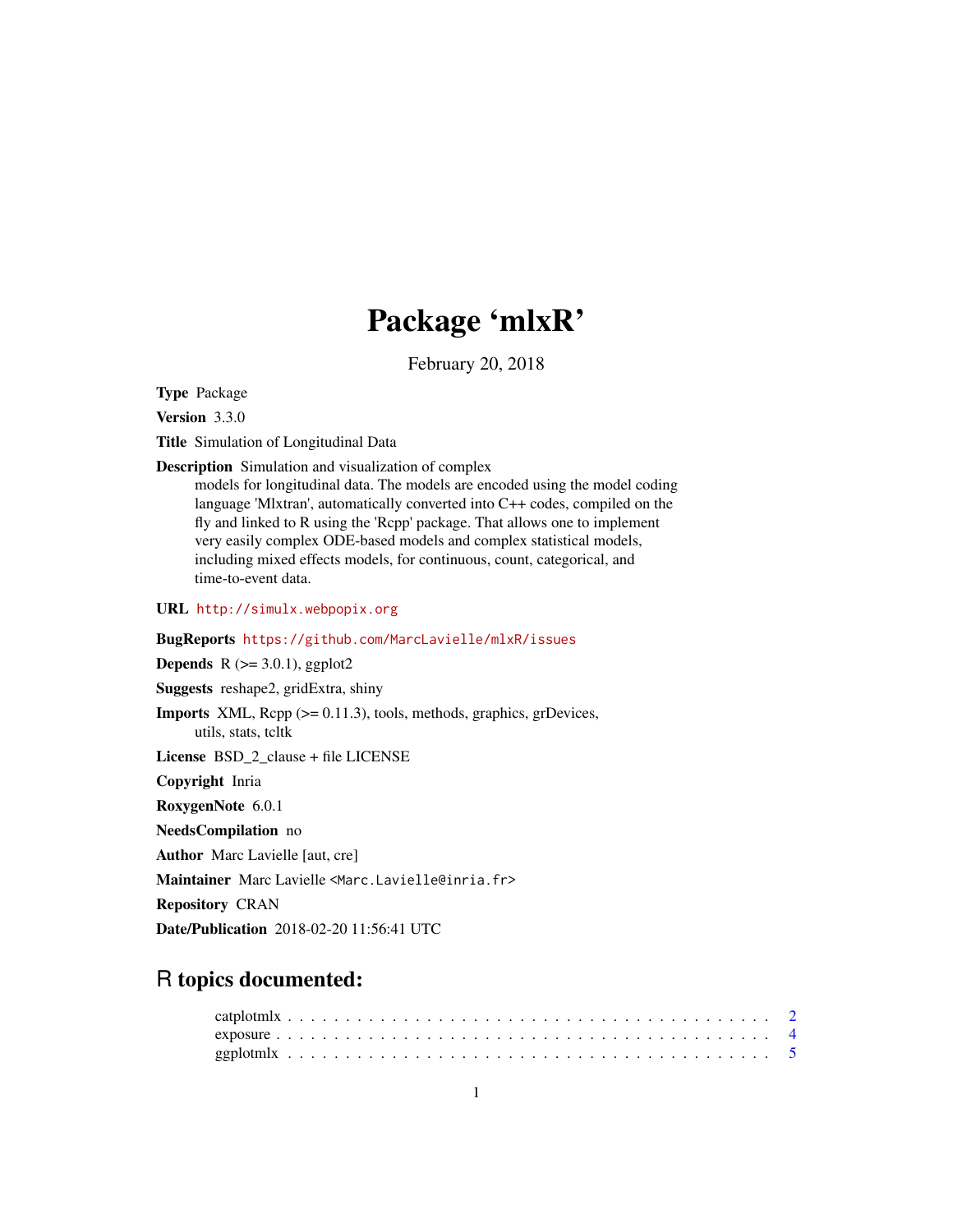#### <span id="page-1-0"></span>2 catplotmlx

| 6              |
|----------------|
| $\overline{7}$ |
| 9              |
| $\overline{9}$ |
|                |
|                |
|                |
|                |
|                |
|                |
|                |
|                |
|                |
|                |
|                |
|                |

#### **Index** [25](#page-24-0)

catplotmlx *Plot Categorical Longitudinal Data*

#### Description

Plot the empirical distribution of categorical longitudinal data.

#### Usage

```
catplotmlx(r, col = NULL, breaks = NULL, plot = TRUE, color = "#194280",group = NULL, facet = TRUE, labels = NULL)
```
#### Arguments

| r      | a data frame with a column 'id', a column 'time', a column with values and<br>possibly Hk[ja column 'group'. |
|--------|--------------------------------------------------------------------------------------------------------------|
| col    | a vector of 3 column numbers: ('id', 'time/x', 'y'. Default = $c(1, 2, 3)$ .                                 |
| breaks | one of:                                                                                                      |
|        | • a vector giving the breakpoints,                                                                           |
|        | • a single number giving the number of segments.                                                             |
| plot   | if TRUE the empirical distribution is displayed, if FALSE the values are returned                            |
| color  | a color to be used for the plots (default="#194280")                                                         |
| group  | variable to be used for defining groups (by default, 'group' is used when it<br>exists)                      |
| facet  | makes subplots for different groups if TRUE                                                                  |
| labels | vector of strings                                                                                            |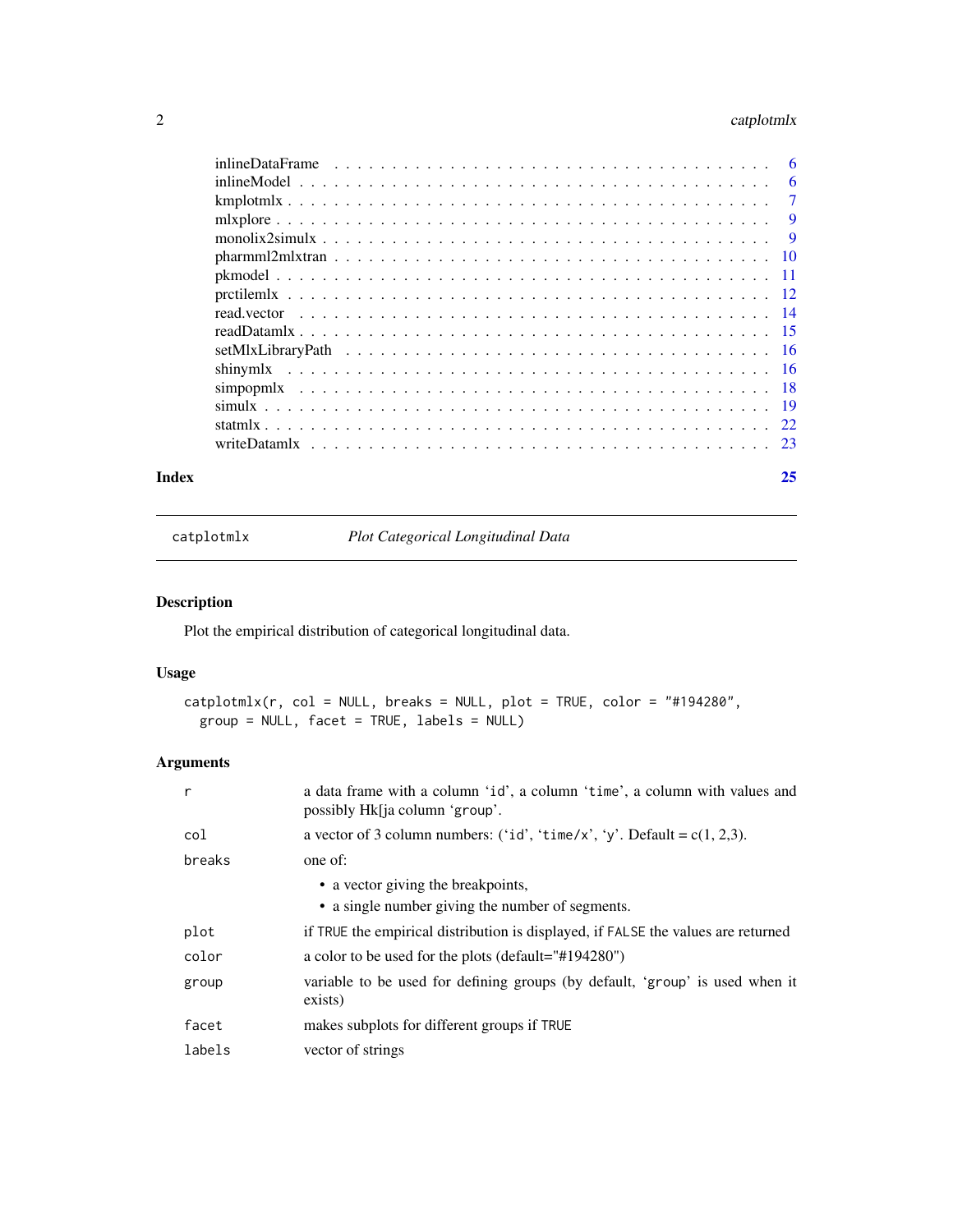#### catplotmlx 3

#### Details

See http://simulx.webpopix.org/mlxr/catplotmlx/ for more details.

#### Value

a ggplot object if plot=TRUE ; otherwise, a list with fields:

- color a vector of colors used for the plot
- y a data frame with the values of the empirical distribution computed at each time point

```
## Not run:
 catModel <- inlineModel("
 [LONGITUDINAL]
 input = {a,b}EQUATION:
 lp1=a-b*t
 lp2=a-b*t/2DEFINITION:
 y = {type=categorical, categories={1,2,3},
 logit(P(y<=1))=lp1, logit(P(y<=2))=lp2}
 ")
 y.out <- list(name='y', time=seq(0, 100, by=4))
 Ng <- 1000
 g1 <- list(size=Ng, parameter=c(a=6,b=0.2))
 res <- simulx(model=catModel, output=y.out, group=g1)
 catplotmlx(res$y)
 catplotmlx(res$y, breaks=seq(-2,102,by=8), color="purple")
 catplotmlx(res$y, breaks=5, color="#490917")
 g2 <- list(size=Ng, parameter=c(a=10,b=0.2))
 res <- simulx(model=catModel, output=y.out, group=list(g1,g2))
 catplotmlx(res$y)
 catplotmlx(res$y, group="none")
 g3 <- list(size=Ng, parameter=c(a=6,b=0.4))
 g4 <- list(size=Ng, parameter=c(a=10,b=0.4))
 res <- simulx(model=catModel, output=y.out, group=list(g1,g2,g3,g4))
 catplotmlx(res$y)
 cov \leq data.frame(id=levels(res$y$id), a=rep(c(6,10,6,10),each=Ng),
                    b=rep(c(0.2,0.2,0.4,0.4),each=Ng))
 catplotmlx(res$y, group=cov)
## End(Not run)
```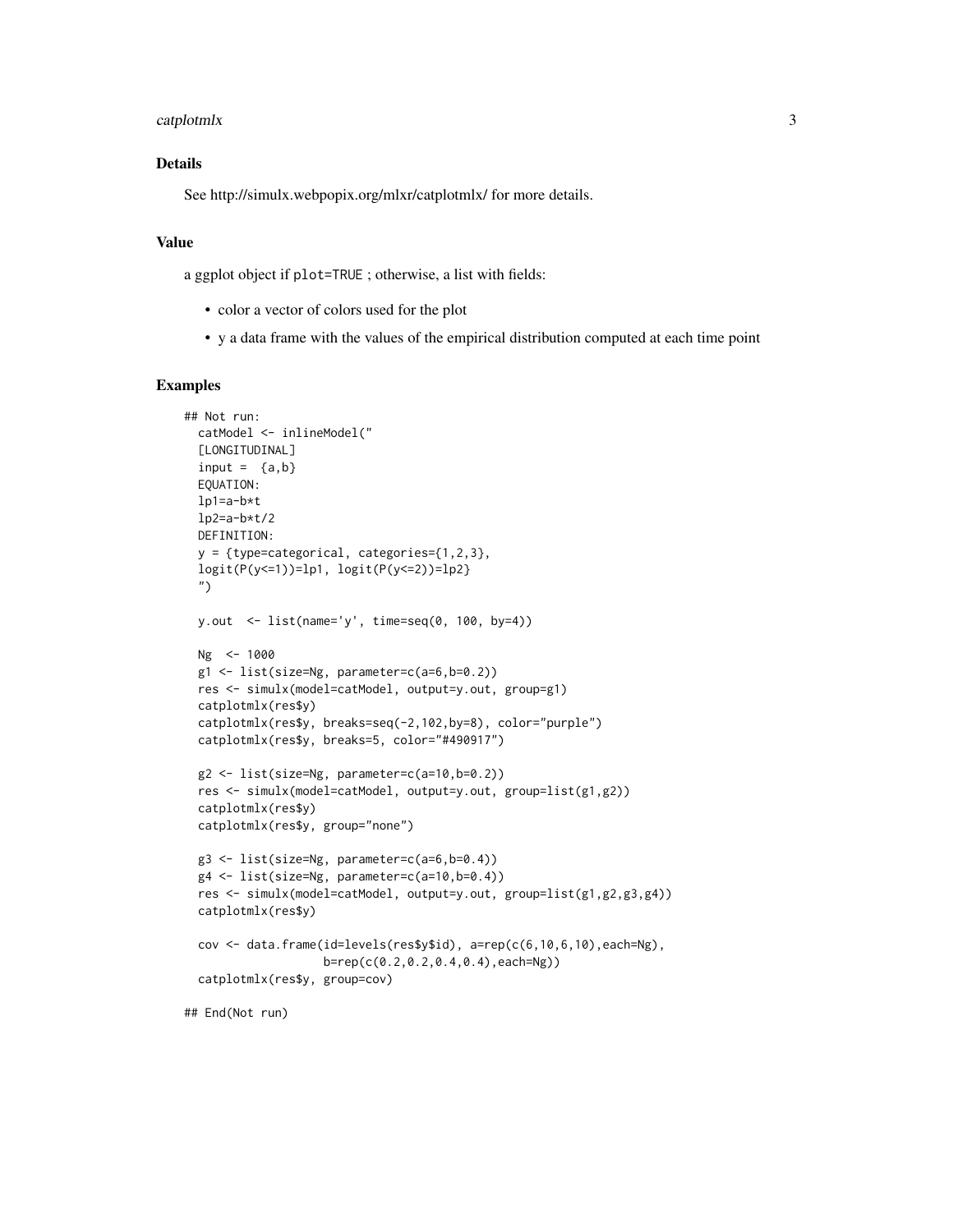<span id="page-3-0"></span>

#### Description

Compute the area under the curve, the maximum and minimum values of a function of time over a given interval or at steady state

#### Usage

```
exposure(model, output, group = NULL, treatment = NULL, parameter = NULL,
  data = NULL, project = NULL, settings = NULL, regressor = NULL,
  varlevel = NULL)
```
#### Arguments

| model     | a M1xtran or PharmML model used for the simulation                                                                                                                                                                                                                                                                                                    |
|-----------|-------------------------------------------------------------------------------------------------------------------------------------------------------------------------------------------------------------------------------------------------------------------------------------------------------------------------------------------------------|
| output    | a list with fields:                                                                                                                                                                                                                                                                                                                                   |
|           | • name: a vector of output names<br>$\bullet$ time: = 'steady.state'<br>• ntp: number of time points used for computing the exposure (default=100)<br>• tol: tolerance number, between 0 and 1, for approximating steaty-state<br>$(default=0.01)$<br>• ngc: number of doses used for estimating the convergence rate to steaty-<br>state (default=5) |
| group     | a list, or a list of lists, with fields:                                                                                                                                                                                                                                                                                                              |
|           | • size : size of the group (default=1),<br>• level: level(s) of randomization,<br>• parameter : if different parameters per group are defined,<br>• output : if different outputs per group are defined,<br>• treatment : if different treatements per group are defined,<br>• regressor : if different regression variables per group are defined.   |
| treatment | a list with fields                                                                                                                                                                                                                                                                                                                                    |
|           | • tfd: time of first dose (default=0),<br>• ii : inter dose interval (mandatory),<br>• amount : the amount for each dose.<br>• rate: the infusion rate (default=Inf),<br>$\bullet$ tinf: the time of infusion (default=0),<br>• type : the type of input (default=1),<br>• target : the target compartment (default=NULL).                            |
| parameter | a vector of parameters with their names and values                                                                                                                                                                                                                                                                                                    |
| data      | a list                                                                                                                                                                                                                                                                                                                                                |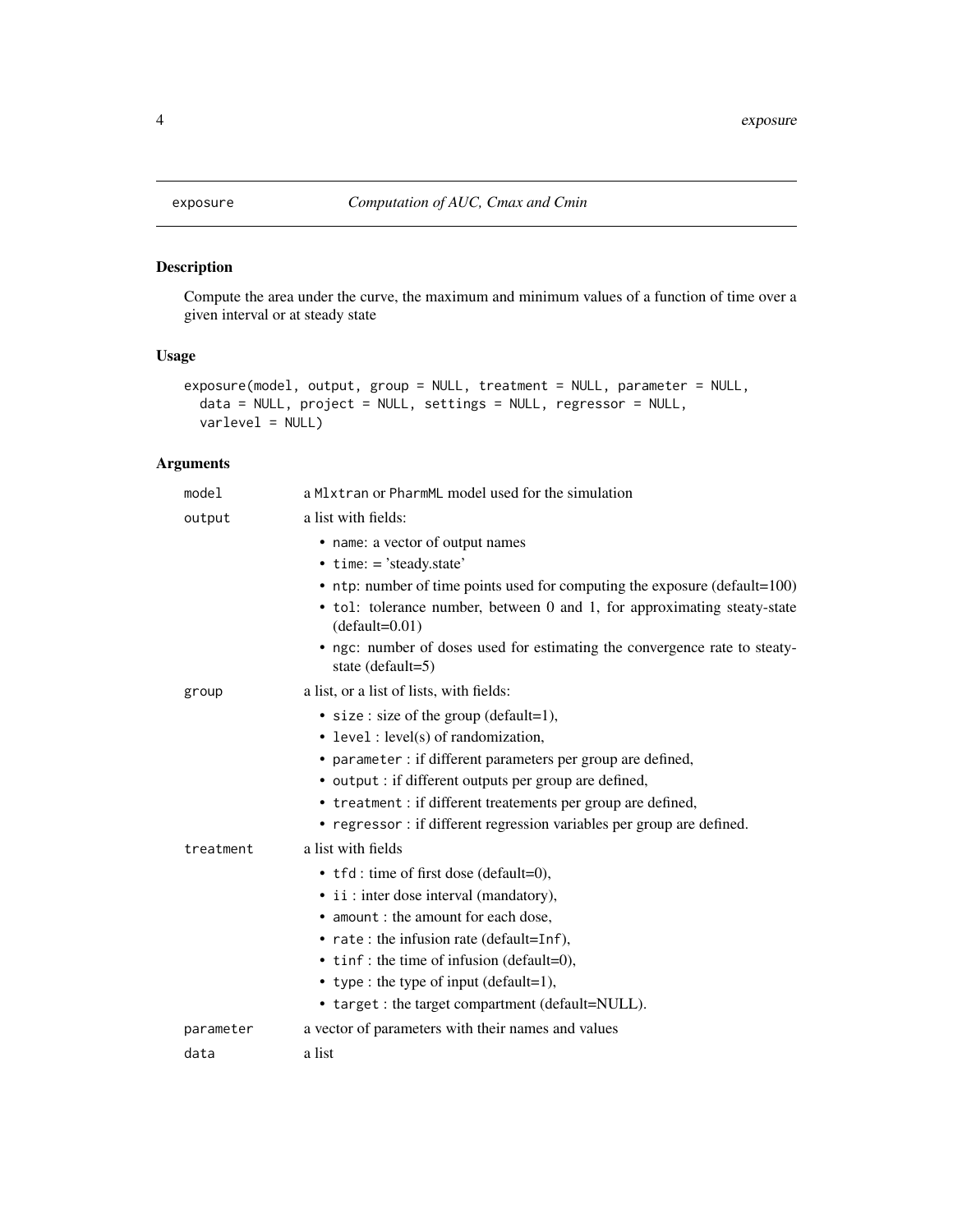#### <span id="page-4-0"></span>ggplotmlx 5

| project   | the name of a Monolix project                                                                                                                |
|-----------|----------------------------------------------------------------------------------------------------------------------------------------------|
| settings  | a list of optional settings                                                                                                                  |
|           | • record file: name of the datafile where the simulated data is written<br>$(\text{string})$ ,                                               |
|           | • seed : initialization of the random number generator (integer),                                                                            |
|           | • load.design: TRUE/FALSE (if load.design is not defined, a test is auto-<br>matically performed to check if a new design has been defined), |
|           | • data.in: TRUE/FALSE (default=FALSE)                                                                                                        |
|           | • id.out: add columns id (when N=1) and group (when #group=1), TRUE/FALSE<br>(default=FALSE)                                                 |
|           | • Nmax : maximum group size used in a single call of mlxCompute (de-<br>fault= $100$ )                                                       |
| regressor | a list, or a list of lists, with fields                                                                                                      |
|           | • name : a vector of regressor names,                                                                                                        |
|           | • time : a vector of times,                                                                                                                  |
|           | • value : a vector of values.                                                                                                                |
| varlevel  | a list, or a list of lists, with fields                                                                                                      |
|           | • name: a vector of names of variability levels,                                                                                             |
|           | • time: a vector of times that define the occasions.                                                                                         |

#### Details

Input arguments are the input arguments of Simulx (http://simulx.webpopix.org)

Specific input arguments can be also used for computing the exposure at steady state, i.e. after the administration of an "infinite" number of doses. See http://simulx.webpopix.org/exposure/ for more details.

#### Value

A list of data frames. One data frame per output is created with columns id (if number of subject >1), group (if number of groups >1), t1 (beginning of time interval), t2 (end of time interval), step (time step), auc (area under the curve), tmax (time of maximum value), cmax (maximum value), tmin (time of minimum value), cmin (minimum value).

ggplotmlx *mlxR wrapper for ggplot*

#### Description

mlxR wrapper around [ggplot](#page-0-0) with a custom theme

#### Usage

ggplotmlx(...)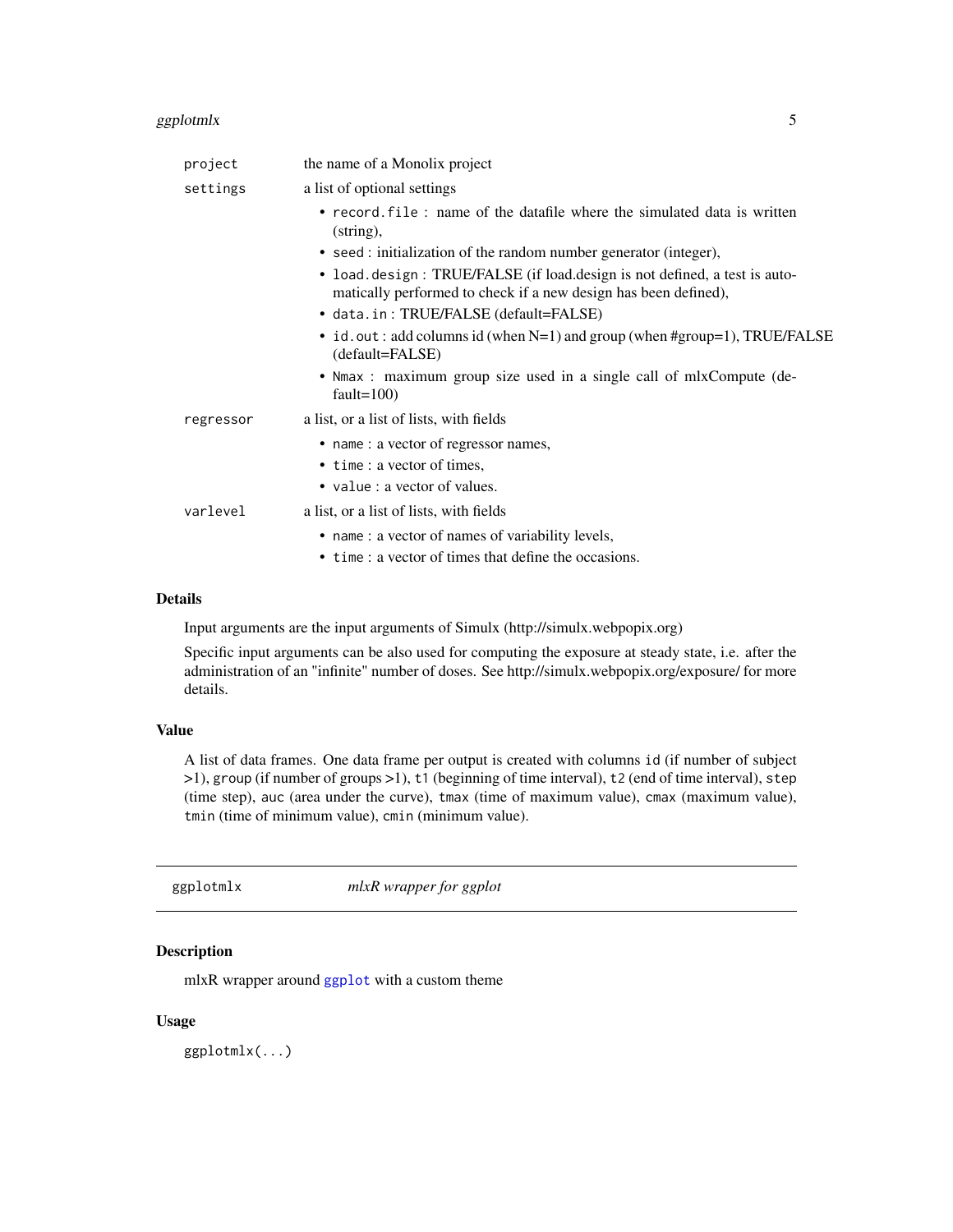#### <span id="page-5-0"></span>Arguments

... parameters passed to [ggplot](#page-0-0)

#### Value

see [ggplot](#page-0-0)

inlineDataFrame *inline data frame*

#### Description

utility function to inline creation of a data frame

#### Usage

```
inlineDataFrame(str, header = TRUE, colClasses = NA, ...)
```
#### Arguments

| str        | text representation of the data frame |
|------------|---------------------------------------|
| header     | see read.table                        |
| colClasses | see read.table                        |
|            | see read.table                        |

inlineModel *inline model*

#### Description

Define a model "inline"

#### Usage

```
inlineModel(str, filename = NULL)
```
#### Arguments

| str      | model                             |
|----------|-----------------------------------|
| filename | name of the temporary model file. |

#### Details

A temporary model file filename is created. Default name is "tempModel.txt". filename="random" generates a random name.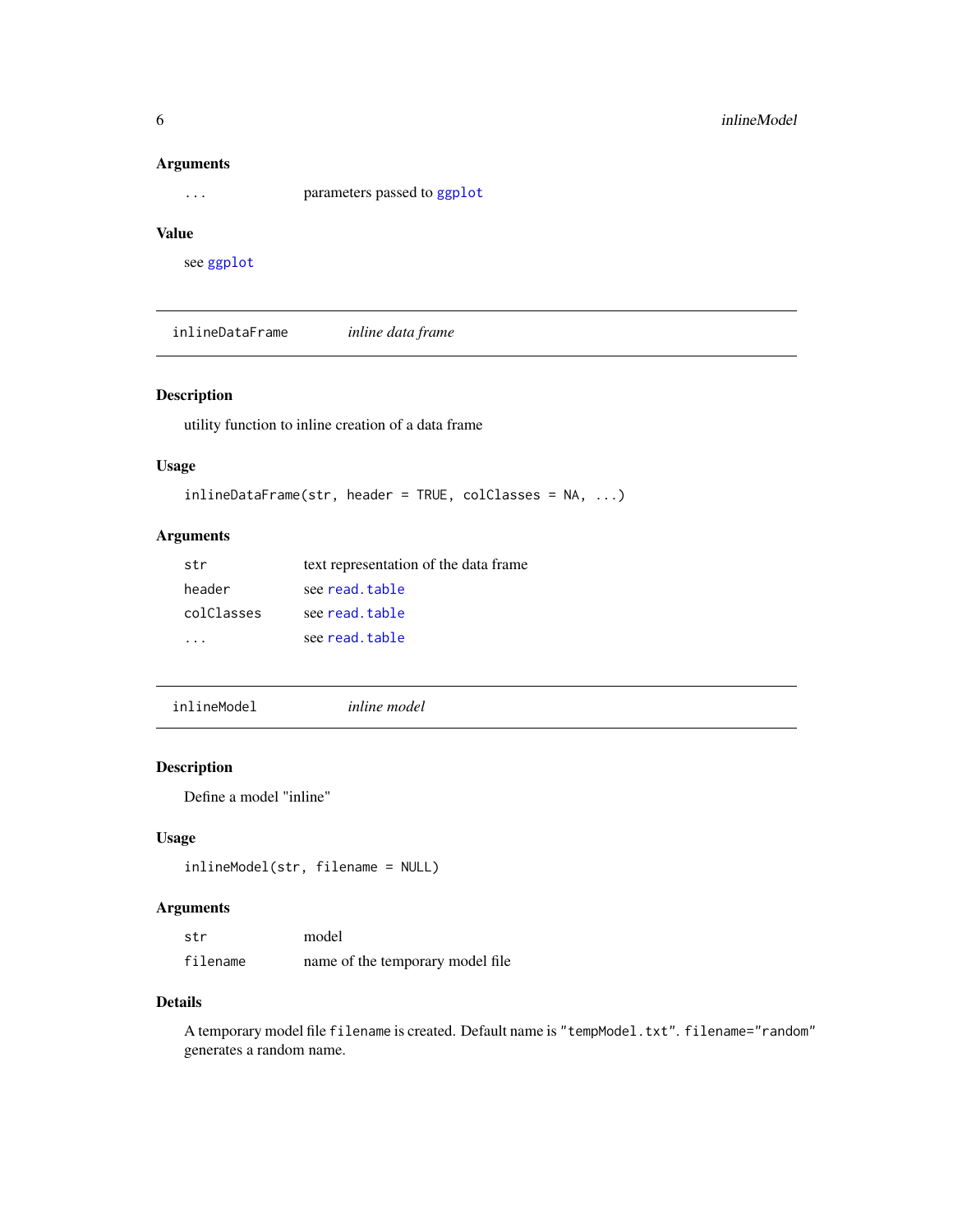#### <span id="page-6-0"></span>kmplotmlx 7

#### Value

A Shiny app with files ui.R, server.R and model.txt

#### Examples

```
## Not run:
myModel1 <- inlineModel("
[LONGITUDINAL]
EQUATION:
f = 10*exp(-0.2*t)
")
print(myModel1)
r <- simulx(model=myModel1, output=list(name="f", time=0:100))
myModel2 <- inlineModel("
[LONGITUDINAL]
EQUATION:
f = 10*exp(-0.2*t)
", filename="random")
print(myModel2)
## End(Not run)
```
kmplotmlx *Kaplan Meier plot*

#### Description

Plot empirical survival functions using the Kaplan Meier estimate.

#### Usage

```
kmplotmlx(r, index = 1, level = NULL, time = NULL, cens = TRUE,plot = TRUE, color = "#e05969", group = NULL, facet = TRUE,
  labels = NULL)
```
#### Arguments

| r     | a data frame with a column 'id', a column 'time', a column with values and<br>possibly a column 'group'.       |
|-------|----------------------------------------------------------------------------------------------------------------|
| index | an integer: index=k means that the survival function for the k-th event is dis-<br>played. Default is index=1. |
| level | a number between 0 and 1: confidence interval level.                                                           |
| time  | a vector of time points where the survival function is evaluated.                                              |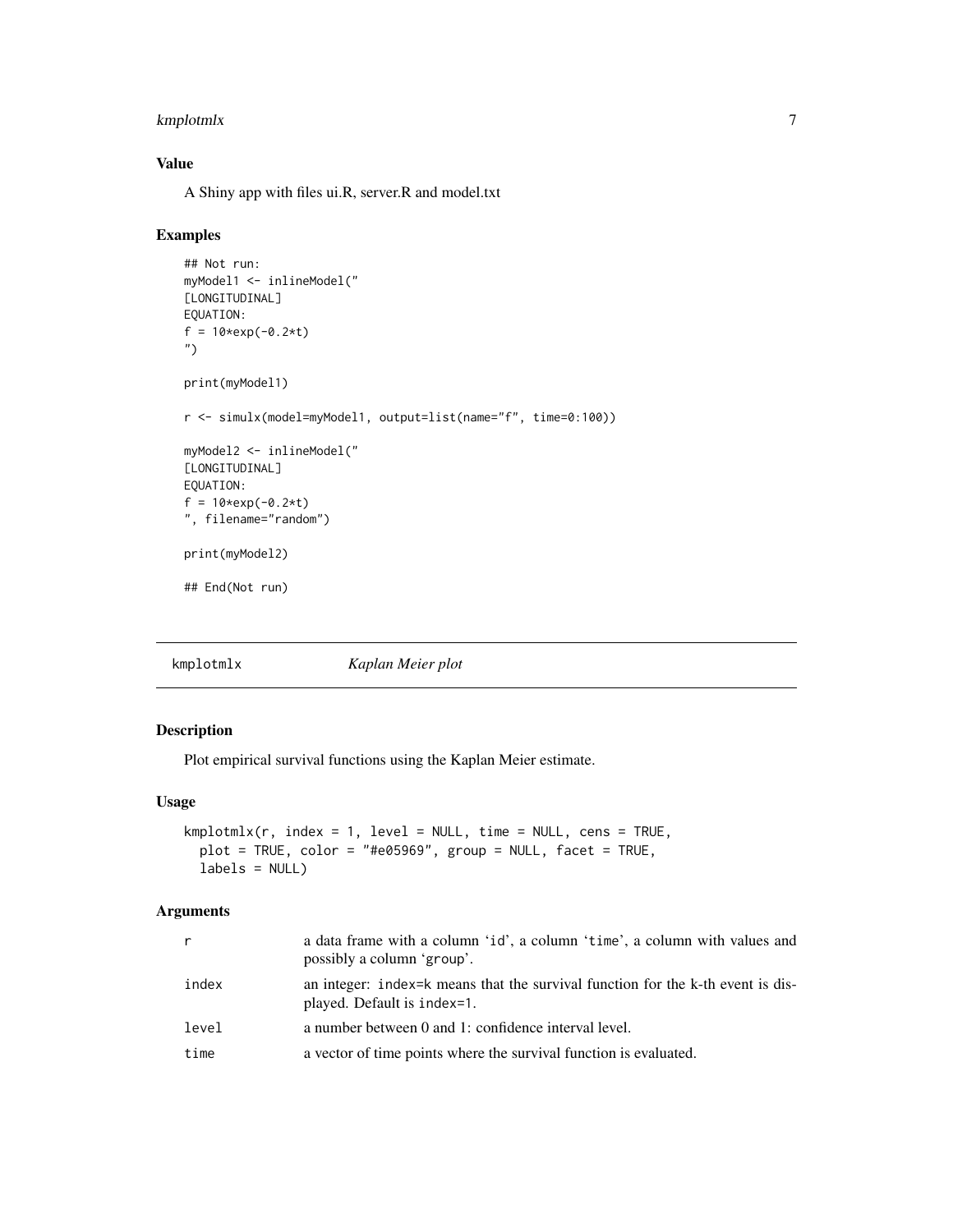| cens   | if TRUE right censoring times are diplayed.                                               |
|--------|-------------------------------------------------------------------------------------------|
| plot   | if TRUE the estimated survival function is displayed, if FALSE the values are<br>returned |
| color  | color to be used for the plots (default="#e05969")                                        |
| group  | variable to be used for defining groups (by default, 'group' is used when it<br>exists)   |
| facet  | makes subplots for different groups if TRUE                                               |
| labels | vector of strings                                                                         |

#### Details

See http://simulx.webpopix.org/mlxr/kmplotmlx/ for more details.

#### Value

a ggplot object if plot=TRUE ; otherwise, a list with fields:

- surv a data frame with columns T (time), S (survival), possibly (S1, S2) (confidence interval) and possibly group
- cens a data frame with columns T0 (time), S0 (survival) and possibly group

```
## Not run:
tteModel1 <- inlineModel("
 [LONGITUDINAL]
 input = \{beta, lambda\}EQUATION:
 h=(beta/lambda)*(t/lambda)^(beta-1)
 DEFINITION:
 e = {type=event, maxEventNumber=1, rightCensoringTime=70, hazard=h}
 ")
 p1 <- c(beta=2.5,lambda=50)
 e <- list(name='e', time=0)
 res1 <- simulx(model=tteModel1, parameter=p1, output=e, group=list(size=100))
 pl1 <- kmplotmlx(res1$e,level=0.95)
 print(pl1)
 p2 <- c(beta=2,lambda=45)
 g1 <- list(size=50, parameter=p1)
 g2 <- list(size=100, parameter=p2)
 res2 <- simulx(model=tteModel1, output=e, group=list(g1,g2))
 pl2 <- kmplotmlx(res2$e)
 print(pl2)
```

```
## End(Not run)
```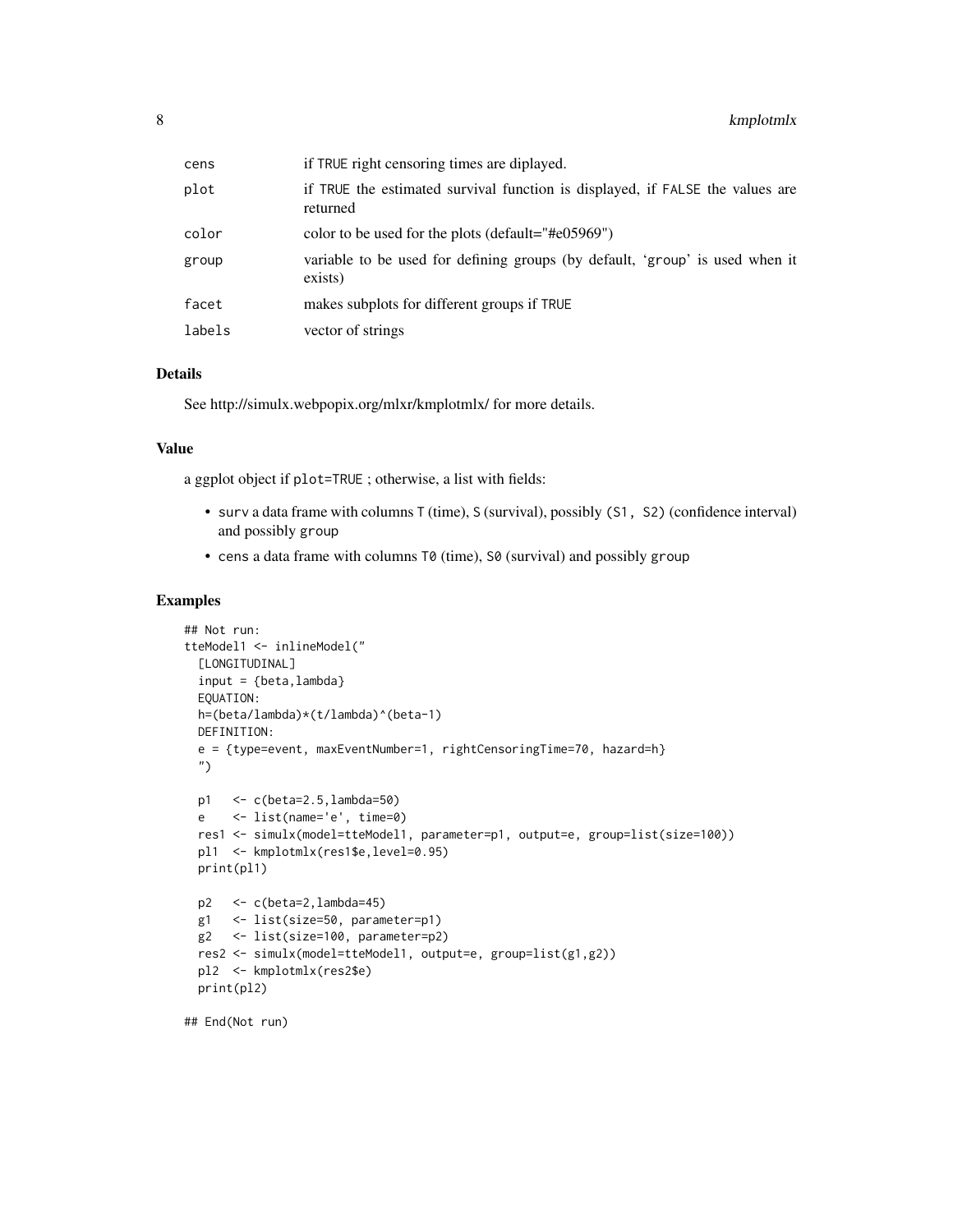<span id="page-8-0"></span>

#### Description

Explore and visualize 'Mlxtran' and 'pharmML' models with the 'Mlxplore' software.

#### Usage

```
mlxplore(model, parameter = NULL, output = NULL, group = NULL,
  treatment = NULL)
```
#### Arguments

| mode1     | a Mlxtran or PharmML model                                    |
|-----------|---------------------------------------------------------------|
| parameter | a vector of parameters with their names and values            |
| output    | a list with fields:                                           |
|           | • name: a vector of output names                              |
|           | • time: a vector of times                                     |
| group     | a list with unique field:                                     |
|           | • treatment : a list,                                         |
| treatment | a list with fields                                            |
|           | • time : a vector of input times,                             |
|           | • amount : a scalar or a vector of amounts,                   |
|           | • rate: a scalar or a vector of infusion rates (default=Inf), |
|           | • type : the type of input (default=1),                       |
|           | • target : the target compartment (default=NULL).             |

#### Details

See http://simulx.webpopix.org/mlxr/mlxplore/ for more details.

| monolix2simulx |  | Convert a Monolix Project into an executable for the simulator Simulx |  |
|----------------|--|-----------------------------------------------------------------------|--|
|----------------|--|-----------------------------------------------------------------------|--|

#### Description

Convert a Monolix Project into an executable for the simulator Simulx

```
monolix2simulx(project, parameter = NULL, group = NULL, open = FALSE,
 r.data = TRUE, fim = NULL)
```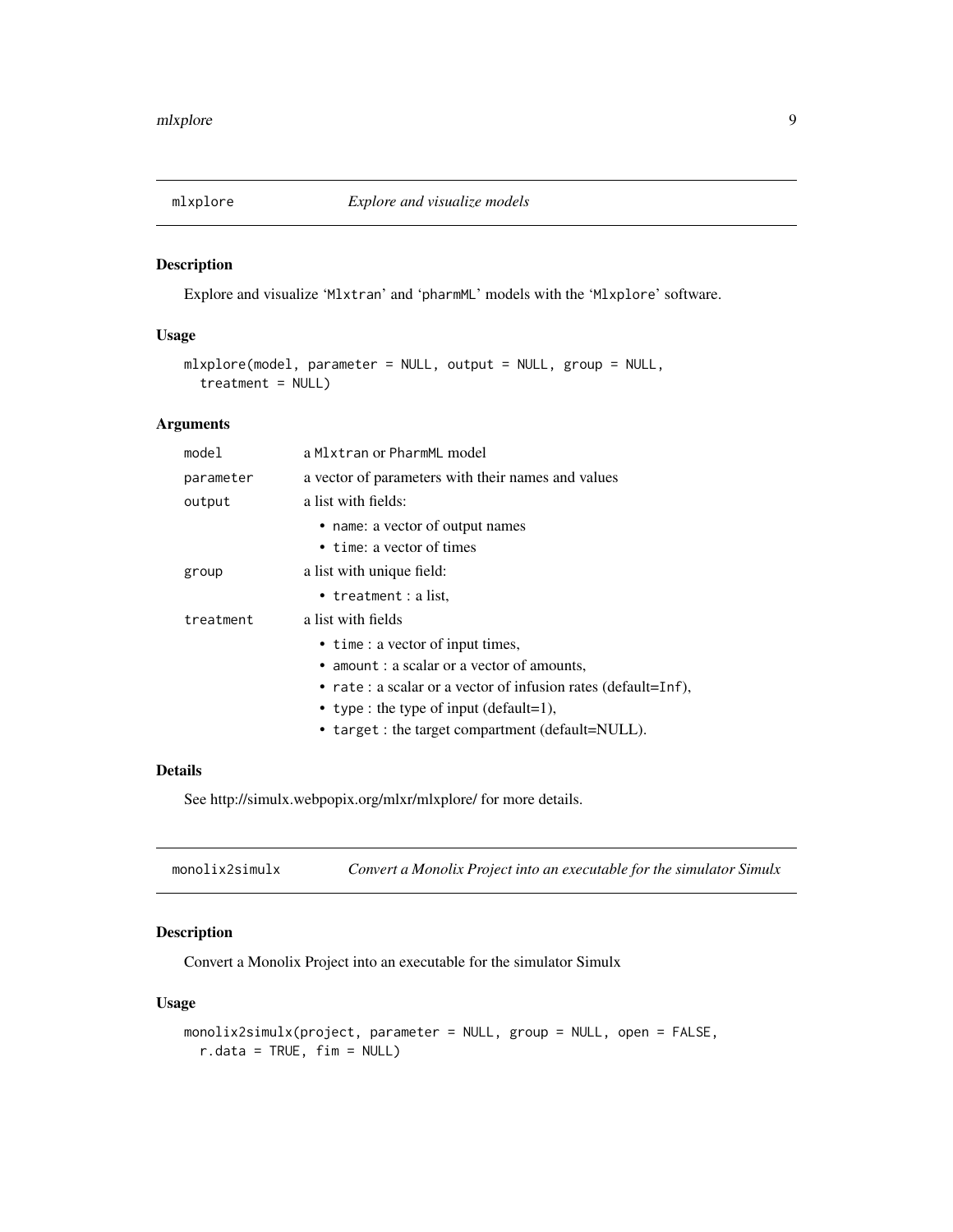#### <span id="page-9-0"></span>Arguments

| project   | : the name of a Monolix project                                                                         |
|-----------|---------------------------------------------------------------------------------------------------------|
| parameter | : string \$(NameOfTypeOfParameter), the type of specific parameters to use ex-<br>ample: "mode", "mean" |
| group     | : a list with the number of subjects                                                                    |
| open      | : load the R script created if open=TRUE                                                                |
| r.data    | : read the data if $r$ . data=TRUE                                                                      |
| fim       | : Fisher information matrix                                                                             |

#### Value

creates a folder projectNameR containing files :

- projectName.R : executable R code for the simulator,
- treatment.txt : contains the treatment informations,
- populationParameter.txt : contains the population parameters estimated from Monolix,
- individualParameter.txt: contains the individual parameters (mode/mean) estimated from Monolix (if used for the simulation),
- individualCovariate.txt : contains the individual covariates,
- originalId.txt : contains the original id's when group is used with a different size than the original one,
- outputi.txt : contains the output number i informations (time, id),
- \$(NameOfTypeOfParameter)s.txt : contains the specific parameter used.

#### Examples

```
## Not run:
project.file <- 'monolixRuns/theophylline1_project.mlxtran' #relative path
monolix2simulx(project=project.file,open=TRUE)
monolix2simulx(project=project.file,parameter=list("mean",c(a=0, b=0)),open=TRUE)
```
## End(Not run)

pharmml2mlxtran *Translate PharmML into Mlxtran*

#### Description

Translate PharmML into Mlxtran

```
pharmml2mlxtran(model.input, model.output = NULL)
```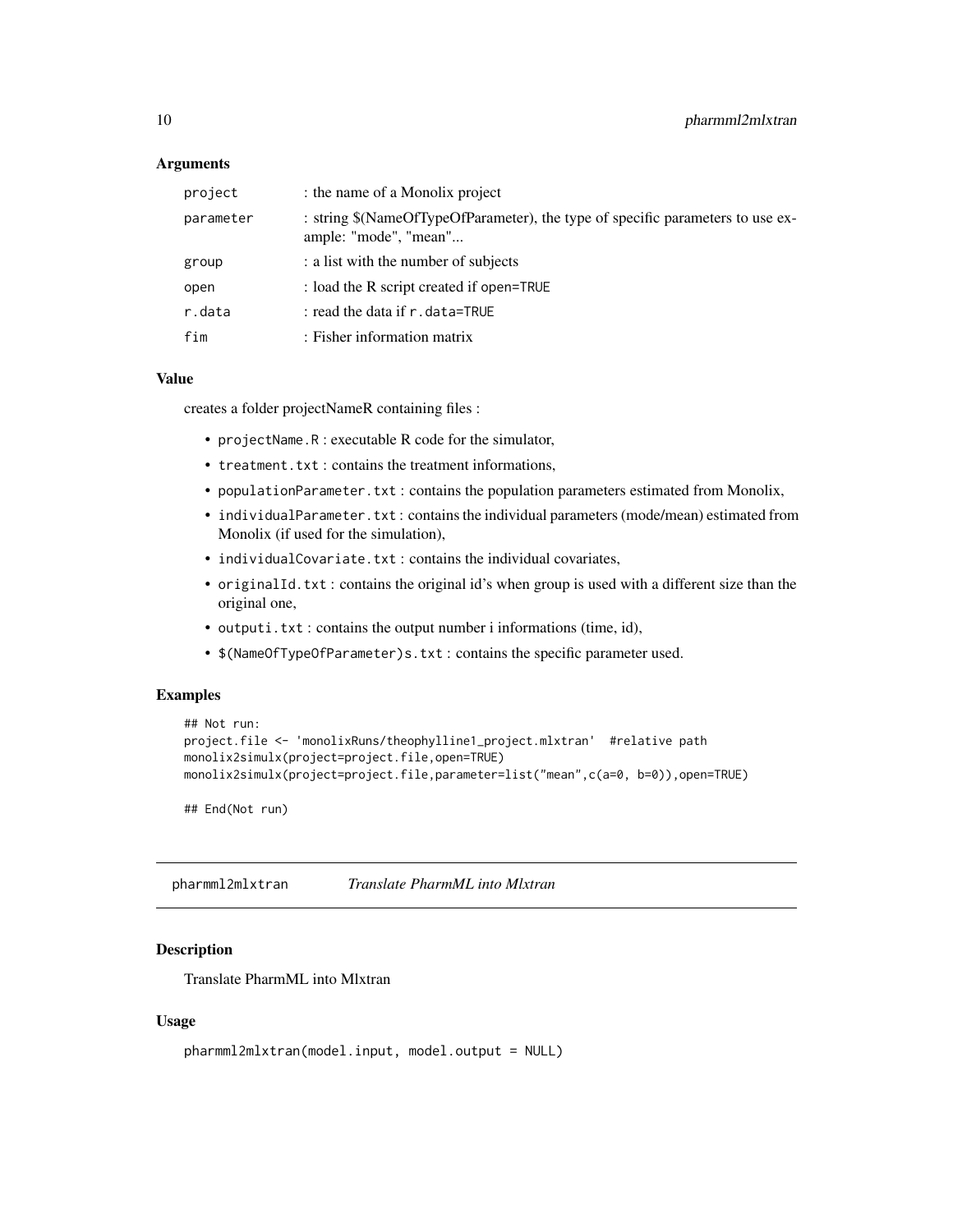#### <span id="page-10-0"></span>pkmodel that the contract of the contract of the contract of the contract of the contract of the contract of the contract of the contract of the contract of the contract of the contract of the contract of the contract of t

#### Arguments

| model.input  | the PharmML model (string) |
|--------------|----------------------------|
| model.output | the M1xtran model (string) |

#### Value

the Mlxtran model (string)

| pkmodel | Easy simulation of PK models Easy simulation of basic PK models See |
|---------|---------------------------------------------------------------------|
|         | http://simulx.webpopix.org/mlxr/pkmodel/ for more details.          |

#### Description

Easy simulation of PK models Easy simulation of basic PK models See http://simulx.webpopix.org/mlxr/pkmodel/ for more details.

#### Usage

pkmodel(time, treatment, parameter)

#### Arguments

| time      | a vector                                                      |
|-----------|---------------------------------------------------------------|
| treatment | a list with fields                                            |
|           | • time : a vector of input times,                             |
|           | • amount : a scalar or a vector of amounts,                   |
|           | • rate: a scalar or a vector of infusion rates (default=Inf), |
|           | • tinf: a scalar or a vector of infusion times (default=0),   |
| parameter | vector of parameters with their names and values              |
|           |                                                               |

```
## Not run:
 adm <- list(time=c(2,14,20), amount=40)
 p <- c(V=8, Cl=0.5,k12=0.3, k21=0.2)
 t \leq seq(0, 30, by=0.1)
 res \leq pkmodel(time = t, treatment = adm, parameter = p)
 print(ggplot(data=res, aes(x=time, y=cc)) + geom_line(size=1) +
   xlab("time (h)") + ylab("concentration (mg/L)"))
 adm <- list(time = c(1, 23, 37, 45), amount = c(1, 0.5, 2, 0.3))
```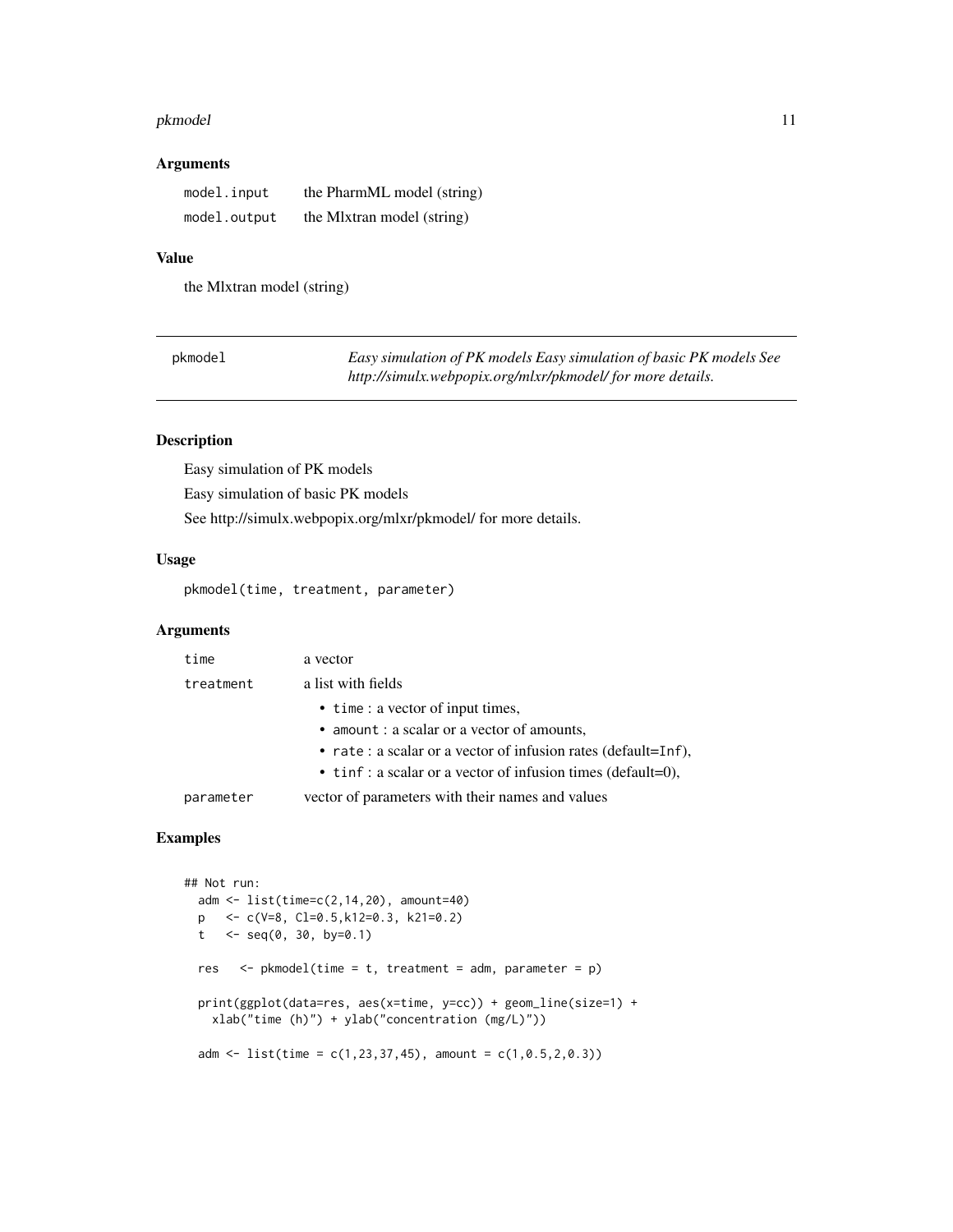#### <span id="page-11-0"></span>12 produced by the contract of the contract of the contract of the contract of the contract of the contract of the contract of the contract of the contract of the contract of the contract of the contract of the contract of

```
p <- c(Mtt=5, Ktr=1, ka=0.5, V=10, Vm=1, Km=0.6, p=0.5)
t < - seq(0, 80, by=0.1)
res <- pkmodel(t,adm,p)
print(ggplot(data=res, aes(x=time, y=cc)) + geom_line(size=1) +
 xlab("time (h)") + ylab("concentration (mg/L)"))
adm \le list( time = 2, amount = 40)
p <- inlineDataFrame("
id ka V Cl
1 0.5 4 1
2 1 6 1
3 1.5 6 1.5
")
t < - seq(0, 30, by=0.1)
res <- pkmodel(t,adm,p)
print(ggplot(data=res, aes(x=time, y=cc, colour=id)) + geom_line(size=1) +
 xlab("time (h)") + ylab("concentration (mg/L)"))
adm <- list(time=seq(2, 100, by=24), amount=40, rate=5)
p <- c(V=8, Cl=0.5, k12=0.3, k21=0.2, ke0=0.2)
t \leq - seq(0, 50, by=0.1)
res <- pkmodel(t,adm,p)
if( require("reshape2") ){
 r <- melt(res, id='time', variable.name='c')
 print(ggplot(r, aes(time,value)) + geom_line(aes(colour = c),size=1) +
         ylab('concentration') + guides(colour=guide_legend(title=NULL)) +
         theme(legend.position=c(.9, .8)))
}
```
## End(Not run)

prctilemlx *Percentiles of the empiricial distribution of longitudinal data*

#### Description

Compute and display percentiles of the empiricial distribution of longitudinal data.

```
prctilemlx(r, col = NULL, number = 8, level = 80, plot = TRUE,color = "#9a35ff", group = NULL, facet = TRUE, labels = NULL,
  band = NULL)
```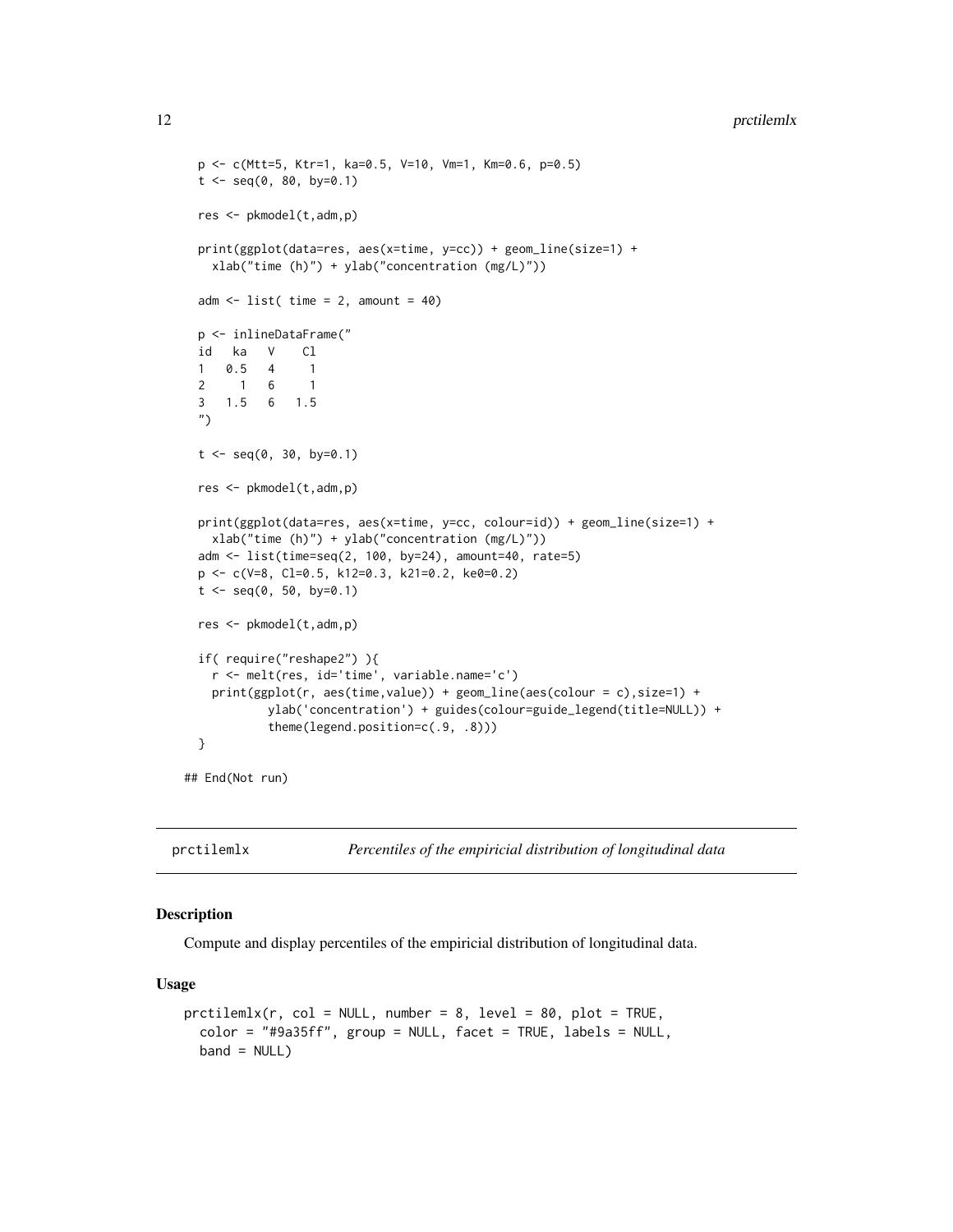#### protilemlx that the contract of the contract of the contract of the contract of the contract of the contract of the contract of the contract of the contract of the contract of the contract of the contract of the contract o

#### Arguments

| $\mathsf{r}$ | a data frame with a column 'id', a column 'time' and a column with values.<br>The times should be the same for each individual.                                                    |
|--------------|------------------------------------------------------------------------------------------------------------------------------------------------------------------------------------|
| col          | a vector of 3 column numbers: ('id', 'time/x', 'y'. Default = $c(1, 2, 3)$ .                                                                                                       |
| number       | the number of intervals (i.e. the number of percentiles minus 1).                                                                                                                  |
| level        | the largest interval (i.e. the difference between the lowest and the highest per-<br>centile).                                                                                     |
| plot         | if TRUE the empirical distribution is displayed, if FALSE the values are returned                                                                                                  |
| color        | a color to be used for the plots (default="#9a35ff")                                                                                                                               |
| group        | variable to be used for defining groups (by default, 'group' is used when it<br>exists)                                                                                            |
| facet        | makes subplots for different groups if TRUE                                                                                                                                        |
| labels       | vector of strings                                                                                                                                                                  |
| band         | is deprecated (use number and level instead); a list with two fields                                                                                                               |
|              | • number the number of intervals (i.e. the number of percentiles minus 1).<br>• level the largest interval (i.e. the difference between the lowest and the<br>highest percentile). |

#### Details

See http://simulx.webpopix.org/mlxr/prctilemlx/ for more details.

#### Value

a ggplot object if plot=TRUE ; otherwise, a list with fields:

- proba a vector of probabilities of length band\$number+1
- color a vector of colors used for the plot of length band\$number
- y a data frame with the values of the empirical percentiles computed at each time point

```
## Not run:
 myModel <- inlineModel("
 [LONGITUDINAL]
 input = {ka, V, Cl}EQUATION:
 C = pkmodel(ka, V, Cl)
 [INDIVIDUAL]
 input = {ka_pop, V_pop, Cl_pop, omega_ka, omega_V, omega_Cl}
 DEFINITION:
 ka = {distribution=lognormal, reference=ka_pop, sd=omega_ka}
 V = {distribution=lognormal, reference=V_pop, sd=omega_V }
 Cl = {distribution=lognormal, reference=Cl_pop, sd=omega_Cl}
 ")
```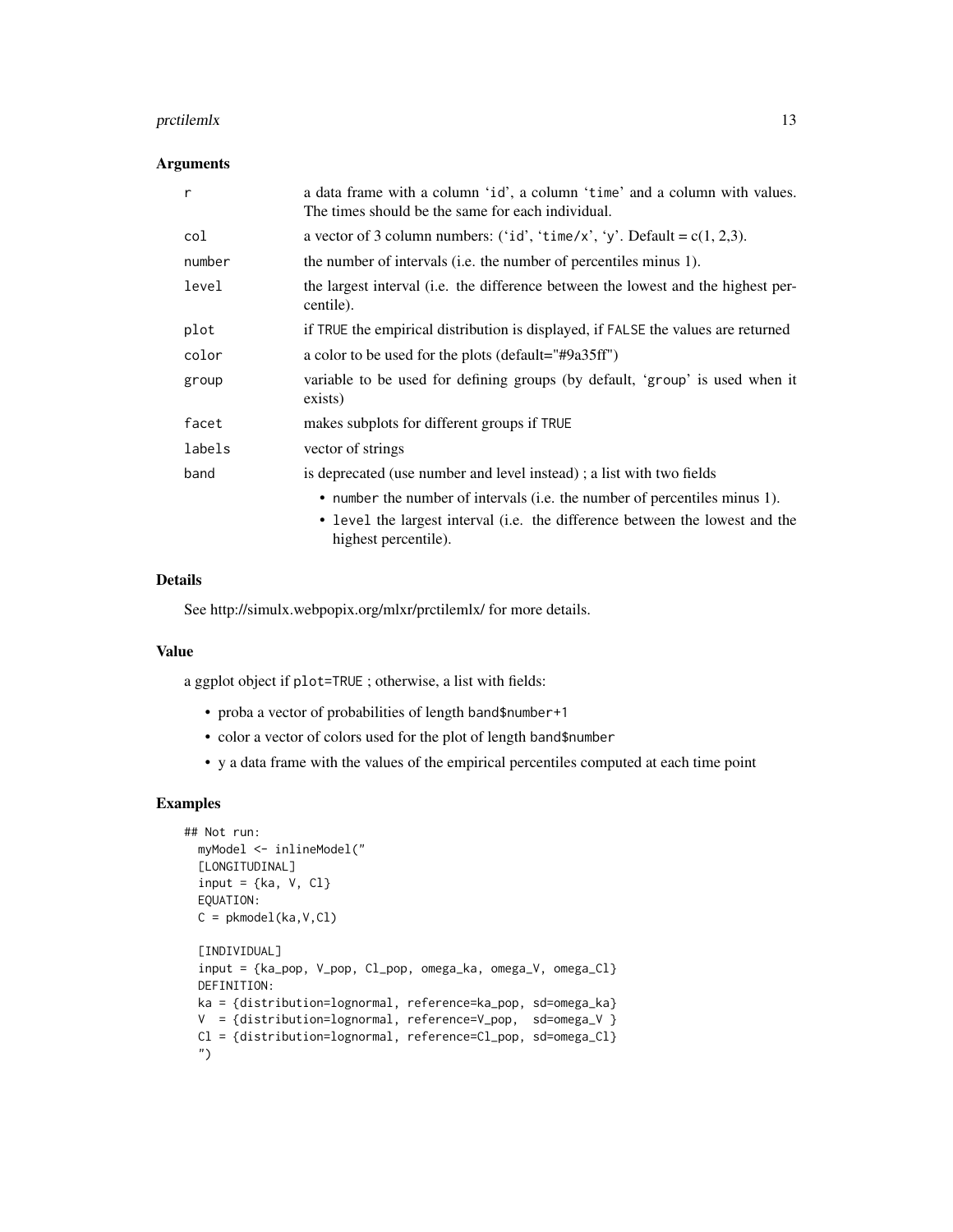```
N=2000
```

```
pop.param <- c(
 ka_pop = 1, omega<sub>ka</sub> = 0.5,
  V_{pop} = 10, omega_V = 0.4,
 Cl\_pop = 1, omegaCl = 0.3)
res < - \nsimullx (model = myModel,parameter = pop.param,
              treatment = list(time=0, amount=100),
              group = list(size=N, level='individual'),
              output = list(name='C', time=seq(0, 24, by=0.1)))# res$C is a data.frame with 2000x241=482000 rows and 3 columns
head(res$C)
# we can display the empirical percentiles of C using the default
# settings (i.e. percentiles of order 10%, 20%, ... 90%)
prctilemlx(res$C)
# The 3 quartiles (i.e. percentiles of order 25%, 50% and 75%) are displayed by
# selecting a 50% interval splitted into 2 subintervals
prctilemlx(res$C, number=2, level=50)
# A one 90% interval can be displayed using only one interval
prctilemlx(res$C, number=1, level=90)
# or 75 subintervals in order to better represent the continuous distribution
# of the data within this interval
prctilemlx(res$C, number=75, level=90)
# prctilemlx produces a ggplot object that can be modified
pl <- prctilemlx(res$C, number=4, level=80)
pl + ylab("concentration") + ggtitle("predictive distribution")
# The percentiles are not plotted by setting plot=FALSE
pr.out <- prctilemlx(res$C, number=4, level=80, plot=FALSE)
print(pr.out$proba)
print(pr.out$color)
print(pr.out$y[1:5,])
```
## End(Not run)

read.vector *Reads a table into a vector*

#### Description

Reads a table into a vector

```
read.vector(f, header = FALSE, sep = "", quote = "\"'")
```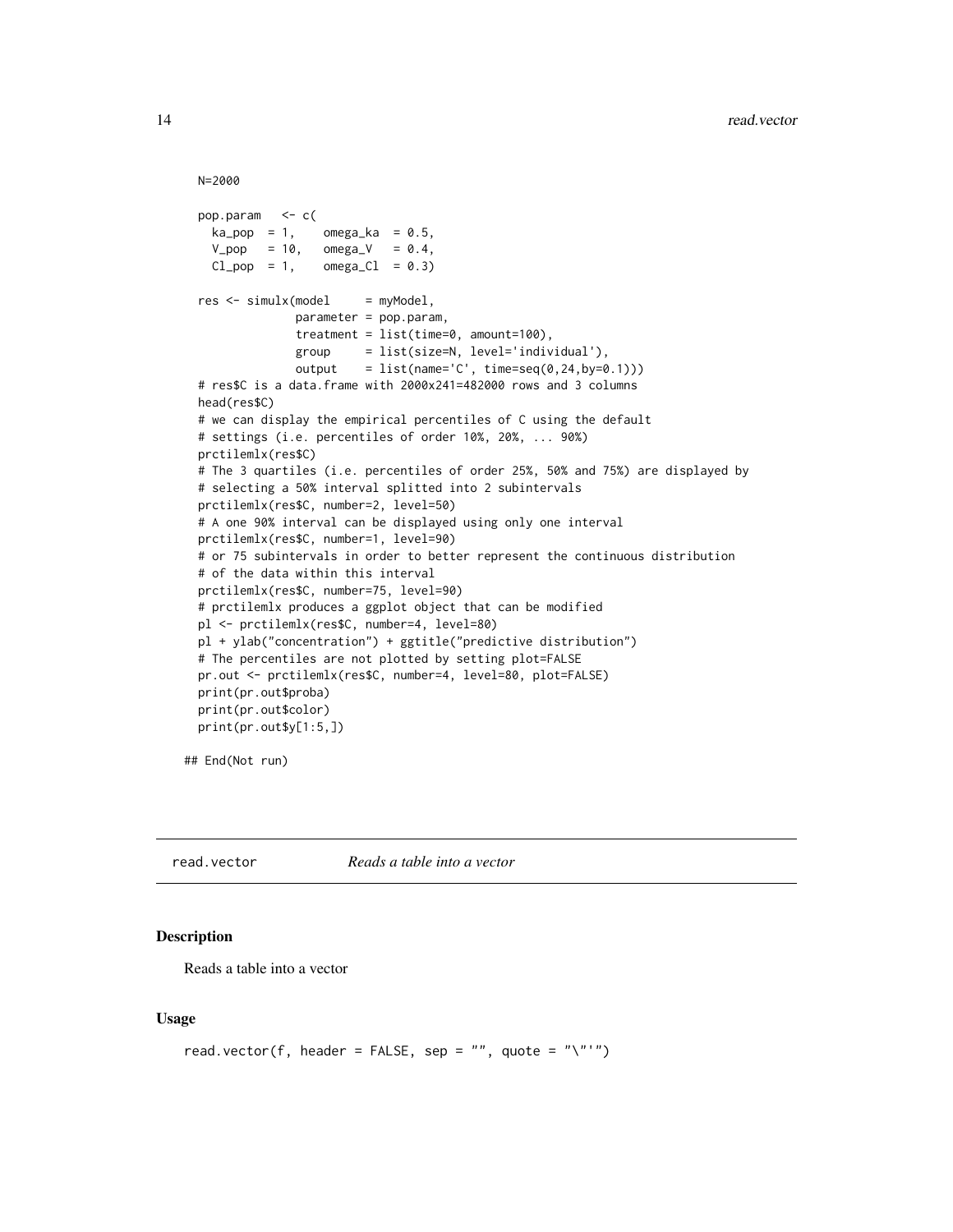#### <span id="page-14-0"></span>readDatamlx 15

#### Arguments

| f      | : the table                   |
|--------|-------------------------------|
| header | : bool, use the header or not |
| sep    | : the separator               |
| quote  | : the quote character         |

#### Value

the vector

readDatamlx *Read formatted data file*

#### Description

Read data in a Monolix/NONMEM format

#### Usage

```
readDatamlx(project = NULL, datafile = NULL, header = NULL,
  infoProject = NULL, out.data = FALSE, addl.ss = 10)
```
#### Arguments

| project     | a Monolix project                                                                                                 |
|-------------|-------------------------------------------------------------------------------------------------------------------|
| datafile    | a formatted data file                                                                                             |
| header      | a vector of strings (mandatory if datafile is used)                                                               |
| infoProject | an xmlfile                                                                                                        |
| out.data    | TRUE/FALSE (default=FALSE) returns the original data as a table and some<br>information about the Monolix project |
| addl.ss     | number of additional doses to use for steady-state (default=10)                                                   |

#### Details

See http://simulx.webpopix.org/mlxr/readdatamlx/ for more details.

#### Value

A list of data frames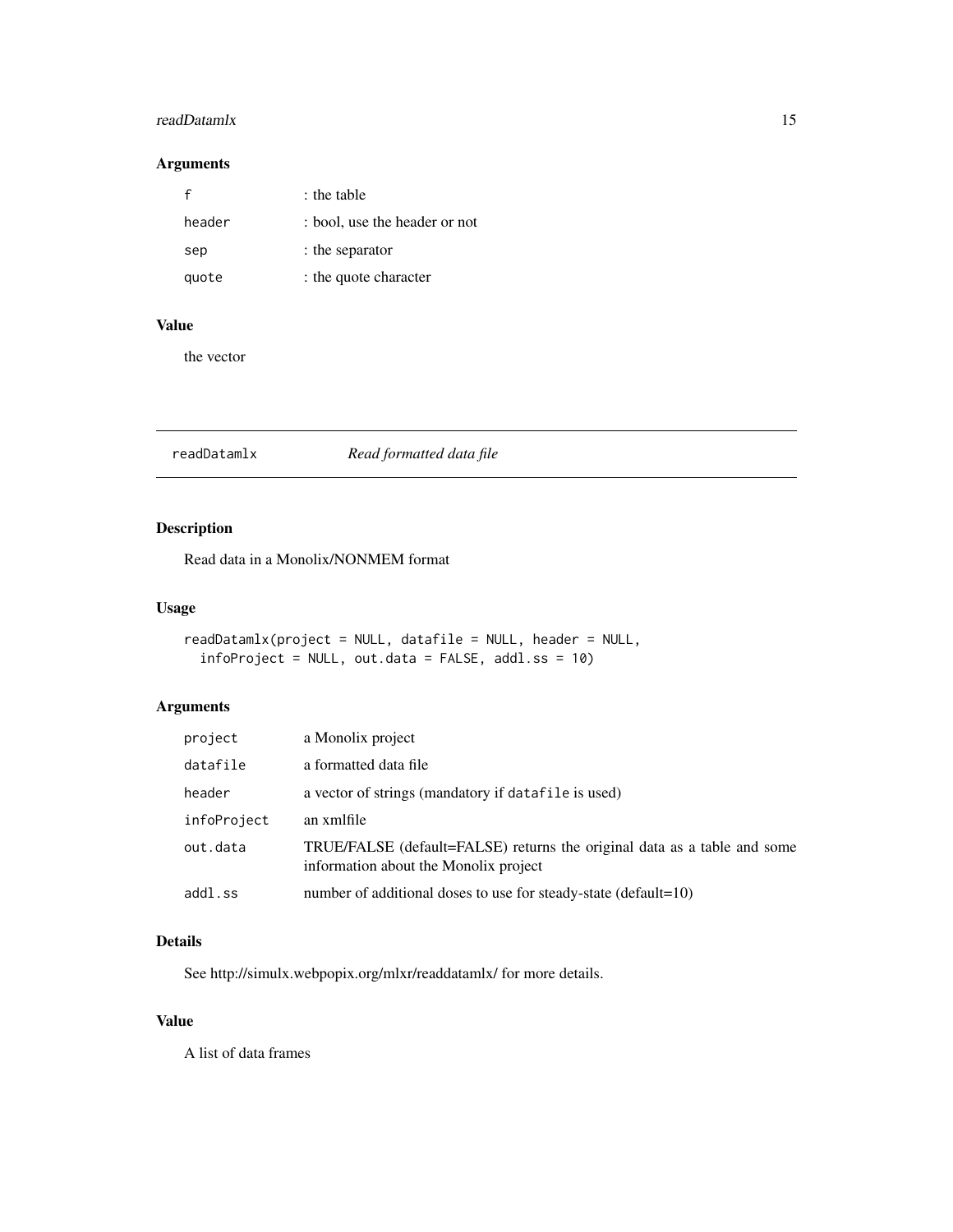<span id="page-15-0"></span>16 shinymlx

#### Examples

```
## Not run:
d <- readDatamlx(project='monolixRuns/warfarin_project.mlxtran')
names(d)
head(d$treatment)
head(d$covariate)
head(d$y1)
#-- reserved key-words for the header:
# ID,TIME,AMT,ADM,RATE,TINF,Y,YTYPE,X,COV,CAT,OCC,MDV,EVID,ADDL,SS,II,IGNORE
d <- readDatamlx(datafile='monolixRuns/warfarin_data.txt',
                 header=c('id','time','amt','y','ytype','cov','cov','cat'))
```
## End(Not run)

setMlxLibraryPath *Sets the MlxLibrary path in order to tell mlxR where is the MlxLibrary to use*

#### Description

Sets the MlxLibrary path in order to tell mlxR where is the MlxLibrary to use

#### Usage

```
setMlxLibraryPath(mlxLibraryPath = NULL)
```
#### Arguments

mlxLibraryPath the absolute path to the location of MlxLibrary

shinymlx *Automatic code generation for Shiny applications*

#### Description

Creates a Shiny application for longitudinal data model

```
shinymlx(model, parameter = NULL, output = NULL, treatment = NULL,
 data = NULL, appname = "shinymlxApp", style = "basic",
  settings = NULL, title = " ")
```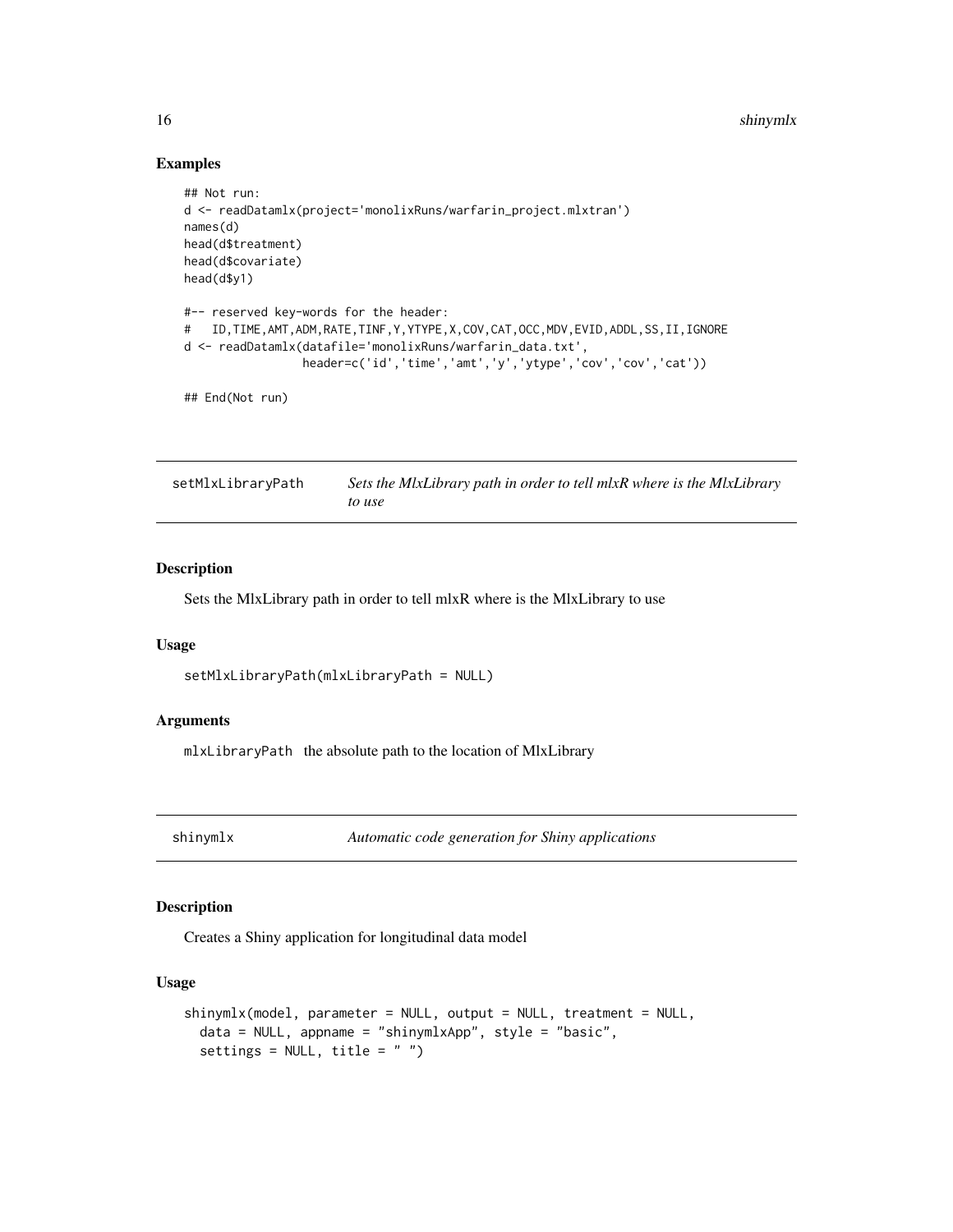#### shinymlx the state of the state of the state of the state of the state of the state of the state of the state of the state of the state of the state of the state of the state of the state of the state of the state of the s

#### Arguments

| model     | a Mlxtran or PharmML model used for the simulation                                                            |
|-----------|---------------------------------------------------------------------------------------------------------------|
| parameter | a vector, or a list of shiny widgets                                                                          |
| output    | a list - or a list of lists - with fields:                                                                    |
|           | • name: a vector of output names                                                                              |
|           | • time: a vector of times, or a vector (min, max, step)                                                       |
| treatment | a list with fields                                                                                            |
|           | • tfd: first time of dose,                                                                                    |
|           | • amount : amount,                                                                                            |
|           | • nd: number of doses,                                                                                        |
|           | • ii : interdose interval,                                                                                    |
|           | • type : the type of input,                                                                                   |
|           | Input argument of Simulx can also be used, i.e. a list with fields time, amount,<br>rate, tinf, type, target. |
| data      | a datafile to display with the plot                                                                           |
| appname   | the name of the application (and possibly its path)                                                           |
| style     | the style of the Shiny app                                                                                    |
|           | • "basic": basic Shiny app with a single side bar (default)                                                   |
|           | • "navbar1": navigation bar and tabPanels (including outputs)                                                 |
|           | • "navbar2": navigation bar and tabPanels (outputs separated)                                                 |
|           | · "dashboard1": Shiny dashboard,                                                                              |
| settings  | a list of settings                                                                                            |
|           | • "tabstyle": look of the tabs c("tabs","pills"),                                                             |
|           | • "select.x": display the list of variables available for the x-axis c(TRUE, FALSE),                          |
|           | • "select.y": display the list of variables available for the y-axis c(TRUE,FALSE),                           |
|           | • "select.log": log scale option c(TRUE,FALSE),                                                               |
|           | • "select.ref": reference curves option c(TRUE,FALSE)                                                         |
| title     | the title of the application                                                                                  |

#### Details

shinymlx automatically generates files ui.R and server.R required for a Shiny application.

Elements of parameters and treatment can be either scalars or lists. A scalar automatically generates a slider with default minimum and maximum values and default step. A list may contain the type of widget ("slider", "select", "numeric") and the settings defining the widget: (value, min, max, step) for slider, (selected, choices) for select and value for numeric.

See http://simulx.webpopix.org/mlxr/shinymlx/ for more details.

#### Value

A Shiny app with files ui.R, server.R and model.txt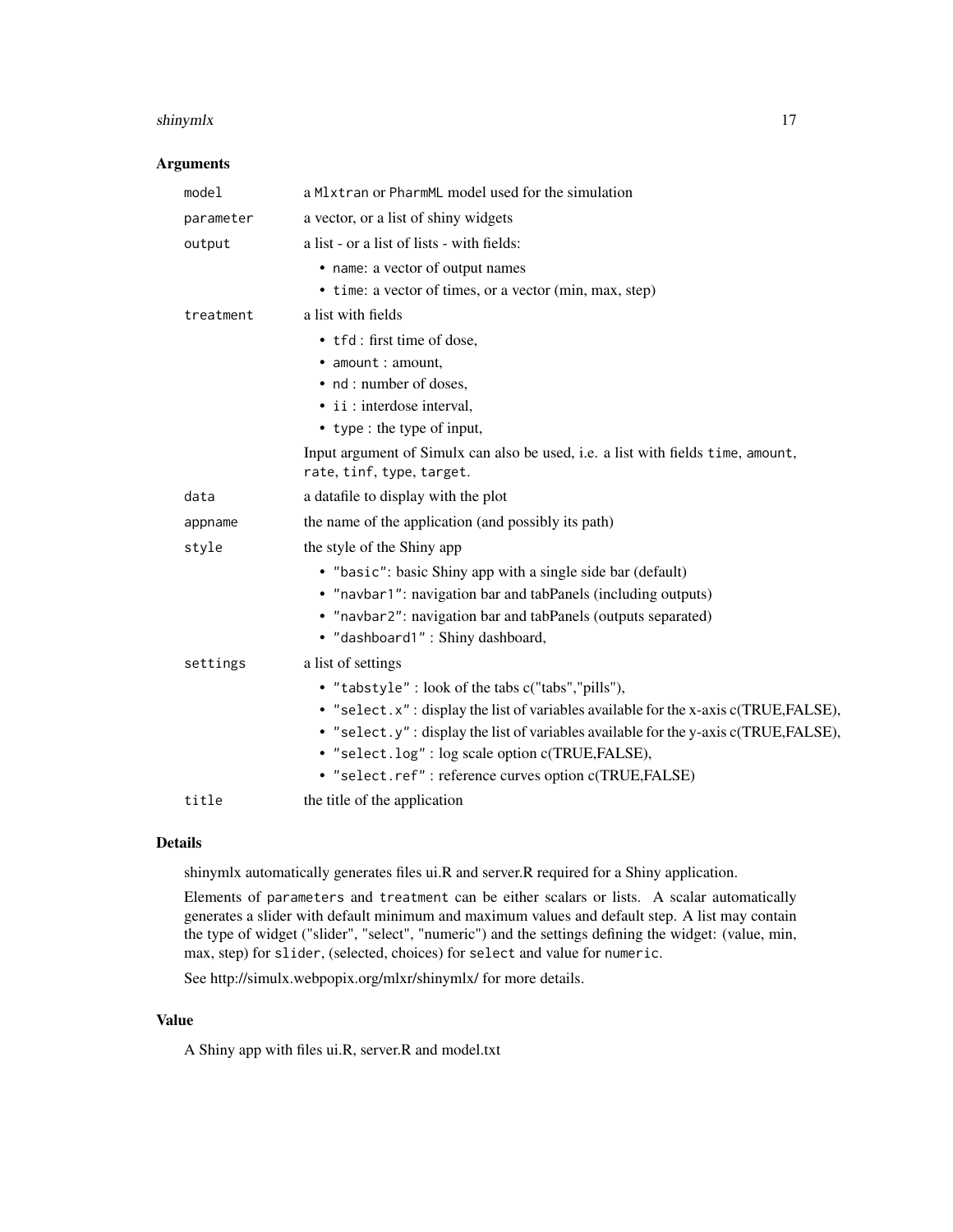#### Examples

```
## Not run:
library(mlxR)
PKPDmodel <- inlineModel("
[LONGITUDINAL]
input={ka,V,Cl,Imax,IC50,S0,kout}
EQUATION:
C = pkmodel(ka, V, Cl)
E_0 = S0ddt_E = kout*( (1-Imax*C/(C+IC50)) * S0 - E)")
p1 <- c(ka=0.5, V=10, Cl=1)
p2 <- c(Imax=0.5, IC50=0.03, S0=100, kout=0.1)
adm <- list(tfd=5, nd=15, ii=12, amount=1)
f1 \le list(name = 'C', time = seq(0, 250, by=1))
f2 \leftarrow list(name = 'E', time = seq(0, 250, by=1))
f \leftarrow list(f1, f2)
shinymlx(model=PKPDmodel, treatment=adm, parameter=list(p1,p2), output=f,
         style="dashboard1")
#------------------------------------------------------------------------
p1 \leftarrow list(ka = list(widget="slider", value=0.5, min=0.1, max=2, step=0.1),
  V = list(widget="slider", value=10, min=2, max=20, step=2),
  Cl = list(widget="slice", value=1, min=0.1, max=2, step=0.1))
adm <- list(
  tfd = list(widget="slider", value=5, min=0, max=100, step=5),
  nd = list(widget="numeric", value=15),
  ii = list(widget="select", selected=12, choices=c(3,6,12,18,24)),
  amount = list(widget="slider", value=40, min=0, max=50, step=5)
)
s <- list(select.x=FALSE, select.y=FALSE)
shinymlx(model=PKPDmodel, treatment=adm, parameter=list(p1,p2), output=f,
         style="navbar1", settings=s)
## End(Not run)
```
simpopmlx *Population parameters simulation*

#### **Description**

Draw population parameters using the covariance matrix of the estimates

```
simpomlx(n = 1, project = NULL, fin = "needed", parameter = NULL,corr = NULL, kw.max = 100
```
<span id="page-17-0"></span>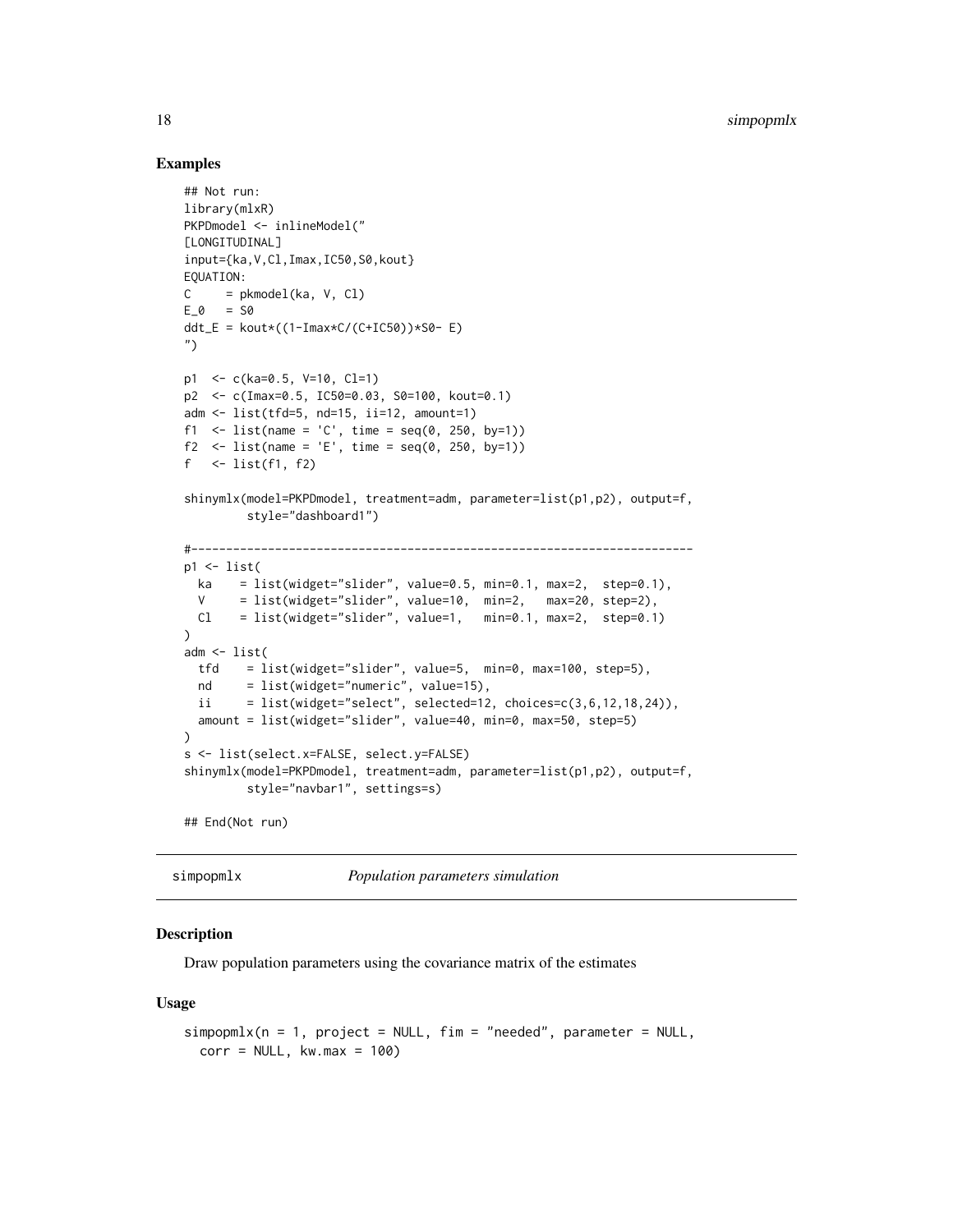#### <span id="page-18-0"></span> $\frac{1}{9}$  simulx

#### Arguments

| n         | the number of vectors of population parameters (default = 1),                                                                                                       |
|-----------|---------------------------------------------------------------------------------------------------------------------------------------------------------------------|
| project   | a Monolix project, assuming that the Fisher information Matrix was estimated<br>by Monolix.                                                                         |
| fim       | the Fisher Information Matrix estimated by Monolix. fim="sa", "lin" (default="sa")                                                                                  |
| parameter | a data frame with a column 'pop.param' (no default), a column 'sd' (no default),<br>and possibly a column 'trans' (default $=$ 'N'). Only when project is not used. |
| corr      | correlation matrix of the population parameters (default = identity). Only when<br>project is not used.                                                             |
| kw.max    | maximum number of trials for generating a positive definite covariance matrix<br>$(default = 100)$                                                                  |

#### Details

See http://simulx.webpopix.org/mlxr/simpopmlx/ for more details.

#### Examples

```
## Not run:
project.file <- 'monolixRuns/theophylline1_project.mlxtran' #relative path
pop1 <- simpopmlx(n=3, project=project.file)
```
## End(Not run)

simulx *Simulation of mixed effects models and longitudinal data*

#### Description

Compute predictions and sample data from Mlxtran, R and PharmML models

#### Usage

```
simulx(model = NULL, parameter = NULL, output = NULL, treatment = NULL,
 regressor = NULL, varlevel = NULL, group = NULL, data = NULL,
 project = NULL, nrep = 1, npop = NULL, fim = NULL,
 result.folder = NULL, result.file = NULL, stat.f = "statmlx",
 addlines = NULL, settings = NULL)
```
#### Arguments

| model     | a M1xtran, R or PharmML model used for the simulation |
|-----------|-------------------------------------------------------|
| parameter | a vector of parameters with their names and values    |
| output    | a list (or list of lists) with fields:                |
|           | • name: a vector of output names                      |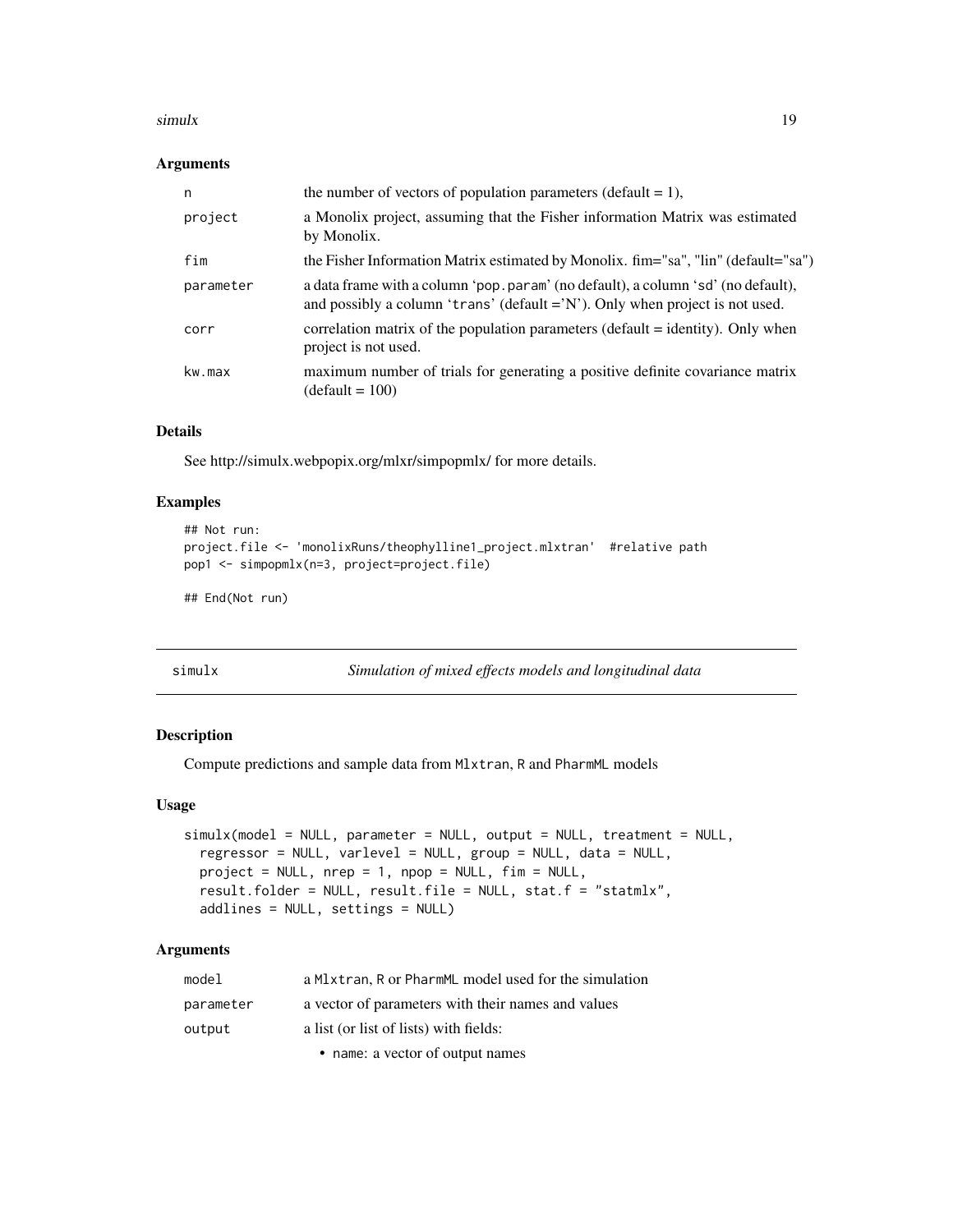|               | • time: a vector of times (only for the longitudinal outputs)                                                       |
|---------------|---------------------------------------------------------------------------------------------------------------------|
|               | • 11 oq: lower limit of quantification (only for the longitudinal outputs)                                          |
|               | • uloq: upper limit of quantification (only for the longitudinal outputs)                                           |
|               | • limit: lower bound of the censoring interval (only for the longitudinal<br>outputs)                               |
| treatment     | a list with fields                                                                                                  |
|               | • time : a vector of input times,                                                                                   |
|               | • amount : a scalar or a vector of amounts,                                                                         |
|               | • rate : a scalar or a vector of infusion rates (default=Inf),                                                      |
|               | • tinf: a scalar or a vector of infusion times (default=0),                                                         |
|               | • type : the type of input (default=1),                                                                             |
|               | • target : the target compartment (default=NULL).                                                                   |
| regressor     | a list, or a list of lists, with fields                                                                             |
|               | • name : a vector of regressor names,                                                                               |
|               | • time : a vector of times,                                                                                         |
|               | • value : a vector of values.                                                                                       |
| varlevel      | (IOV supported by $m\text{ln}R$ >= 3.2.2) a list (or a data frame) with fields:                                     |
|               | • name: name of the variable which defines the occasions,                                                           |
|               | • time : a vector of times (beginnings of occasions),                                                               |
| group         | a list, or a list of lists, with fields:                                                                            |
|               | • size : size of the group (default=1),                                                                             |
|               | • level: level(s) of randomization,                                                                                 |
|               | • parameter : if different parameters per group are defined,                                                        |
|               | • output : if different outputs per group are defined,                                                              |
|               | • treatment : if different treatements per group are defined,                                                       |
|               | • regressor : if different regression variables per group are defined.                                              |
| data          | a list (output of simulx when settings\$data.in==TRUE)                                                              |
| project       | the name of a Monolix project                                                                                       |
| nrep          | number of replicates                                                                                                |
| npop          | number of population parameters to draw randomly                                                                    |
| fim           | a string with the Fisher Information Matrix to be used                                                              |
| result.folder | the name of the folder where the outputs of simulx should be stored                                                 |
| result.file   | the name of the single file where the outputs of simulx should be saved                                             |
| stat.f        | a R function for computing some summary (mean, quantiles, survival,) of the<br>simulated data. Default = "statmlx". |
| addlines      | a list with fields:                                                                                                 |
|               | • section: a string (default = "[LONGITUDINAL]"),                                                                   |
|               | • block: a string (default = "EQUATION:"),                                                                          |
|               | • formula: string, or vector of strings, to be inserted.                                                            |
| settings      | a list of optional settings                                                                                         |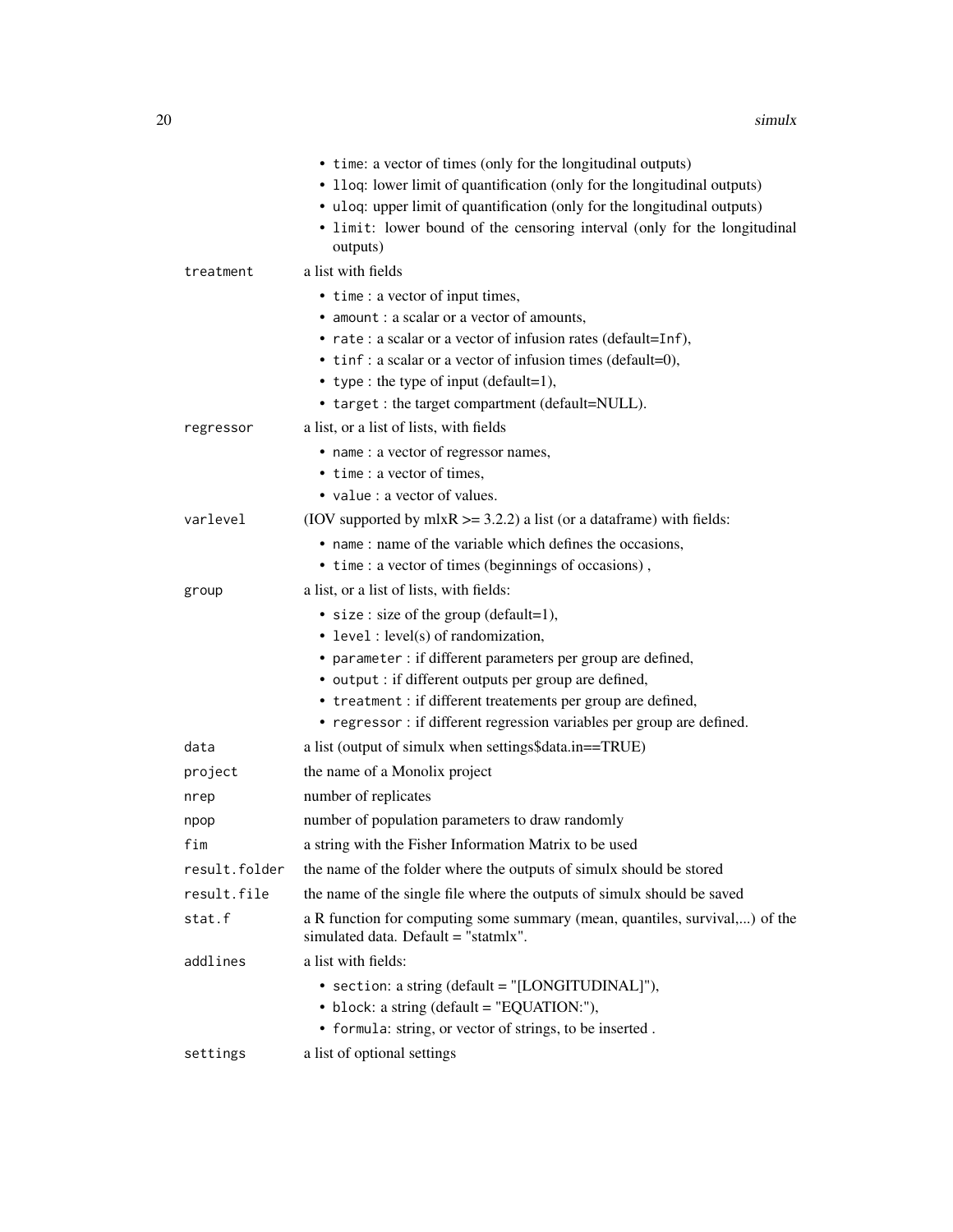$\frac{1}{21}$  simulx 21

- seed : initialization of the random number generator (integer),
- load.design : TRUE/FALSE (if load.design is not defined, a test is automatically performed to check if a new design has been defined),
- data.in : TRUE/FALSE (default=FALSE)
- id.out: add columns id (when N=1) and group (when #group=1), TRUE/FALSE (default=FALSE)
- kw.max : maximum number of trials for generating a positive definite covariance matrix (default = 100)
- sep : the field separator character (default  $=$  ",")
- digits : number of decimal digits in output files (default  $= 5$ )
- disp.iter : TRUE/FALSE (default = FALSE) display replicate and population numbers
- replacement : TRUE/FALSE (default = FALSE) sample id's with/without replacement
- out.trt : TRUE/FALSE (default = TRUE) output of simulx includes treatment

#### Details

simulx takes advantage of the modularity of hierarchical models for simulating different components of a model: models for population parameters, individual covariates, individual parameters and longitudinal data.

Furthermore, simulx allows to draw different types of longitudinal data, including continuous, count, categorical, and time-to-event data.

The models are encoded using either the model coding language 'Mlxtran', 'R' or the markup language 'PharmML'. 'Mlxtran' models are automatically converted into C++ codes, compiled on the fly and linked to R using the 'Rcpp' package. That allows one to implement very easily complex models and to take advantage of the numerical sovers used by the C++ 'mlxLibrary'.

See http://simulx.webpopix.org for more details.

#### Value

A list of data frames. Each data frame is an output of simulx

```
## Not run:
myModel <- inlineModel("
[LONGITUDINAL]
input = {A, k, c, a}EQUATION:
t0 = 0
f_0 = Addt_f = -k*f/(c+f)DEFINITION:
y = {distribution=normal, prediction=f, sd=a}
[INDIVIDUAL]
input = {k\_pop, \text{omega}}
```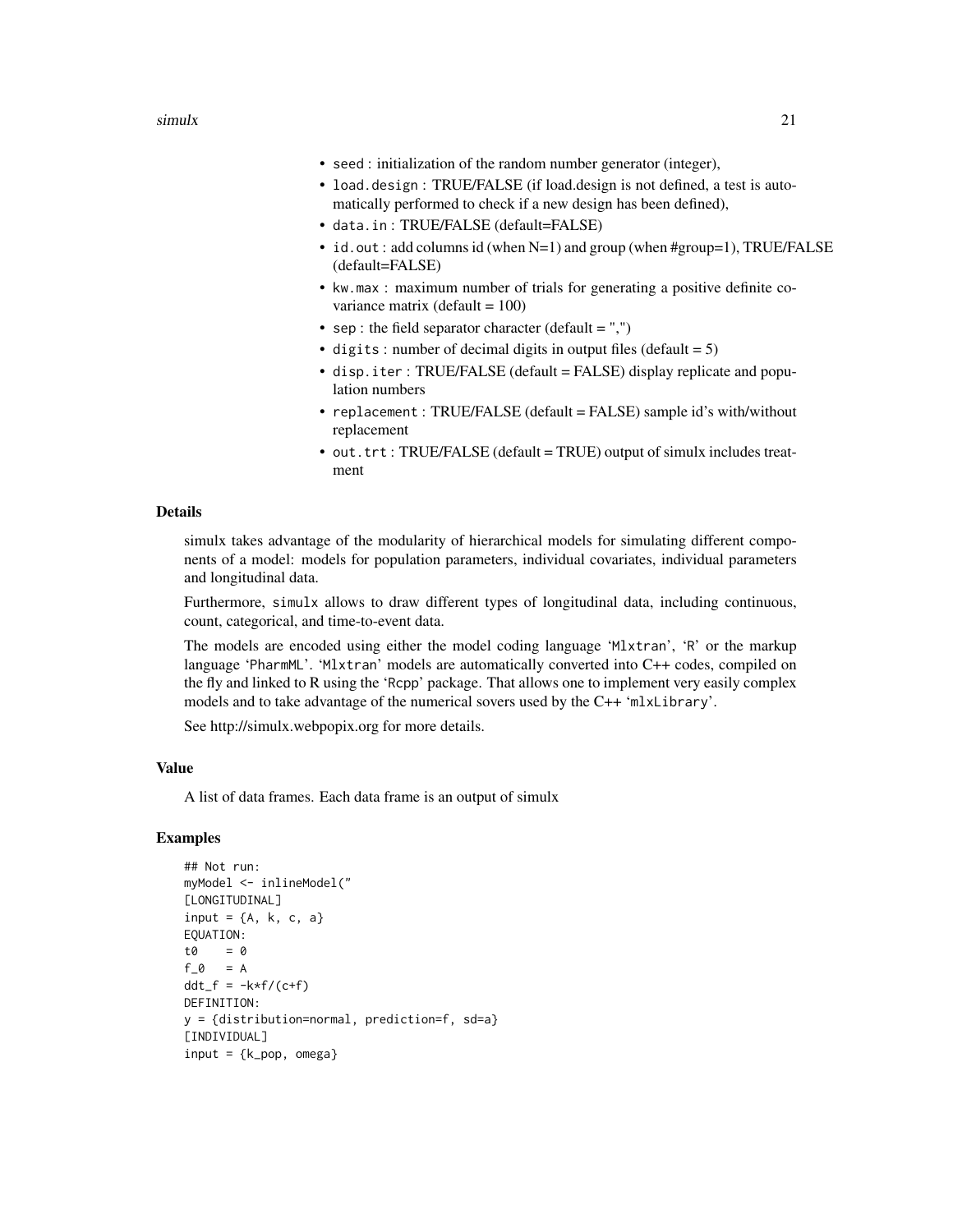```
DEFINITION:
k = {distribution=lognormal, prediction=k_pop, sd=omega}
")
f \leftarrow list(name='f', time=seq(0, 30, by=0.1))y <- list(name='y', time=seq(0, 30, by=2))
res \le - \text{simulx}(\text{model} = 'model/home.txt',parameter = c(A=100, k_pop=6, omega=0.3, c=10, a=2),
              output = list(f,y,"k"),
              group = list(size=4, level='individual'))
plot(ggplotmlx() + geom_line(data=res$f, aes(x=time, y=f, colour=id)) +
     geom_point(data=res$y, aes(x=time, y=y, colour=id)))
print(res$parameter)
## End(Not run)
```
statmlx *Summary of data*

#### Description

Compute statistical summaries (mean, quantile, variance, survival rate,...)

#### Usage

statmlx(r, FUN = "mean", probs =  $c(0.05, 0.5, 0.95)$ , surv.time = NULL)

#### Arguments

| $\mathsf{r}$ | a data frame                                                                                                 |
|--------------|--------------------------------------------------------------------------------------------------------------|
| <b>FUN</b>   | a string, or a vector of strings, with the name of the functions to apply to the<br>result of the simulation |
| probs        | a vector of quantiles between 0 and 1. Only used when "quantile" has been<br>defined in FUN                  |
| surv.time    | a scalar or a vector of times. Only used when "event" has been defined in type                               |

#### Details

See http://simulx.webpopix.org/stamlx for more details.

#### Value

A data frame.

<span id="page-21-0"></span>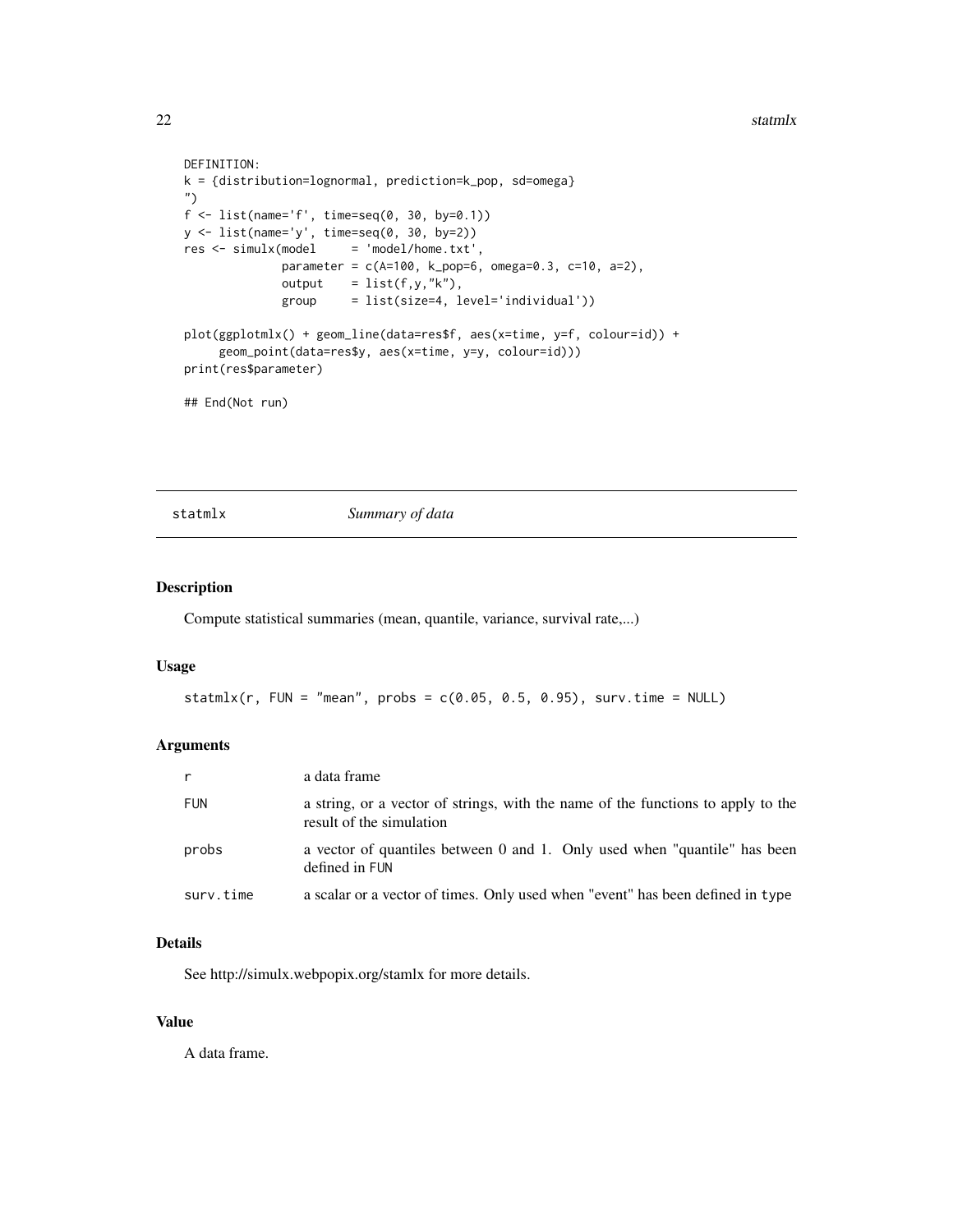#### <span id="page-22-0"></span>writeDatamlx 23

```
## Not run:
modelPK <- inlineModel("
[LONGITUDINAL]
input={V,Cl,alpha, beta,b}
EQUATION:
C = pkmodel(V, Cl)
h = alpha*exp(beta*C)
g = b \star CDEFINITION:
y = {distribution=normal, prediction=C, sd=g}
e = {type=event, maxEventNumber=1, rightCensoringTime=30, hazard=h}
[INDIVIDUAL]
input={V_pop,Cl_pop,omega_V,omega_Cl}
DEFINITION:
V = \{distribution = lognormal, prediction = V\_pop, sd = omega_V\}Cl = {distribution=lognormal, prediction=Cl_pop, sd=omega_Cl}
")
adm <- list(amount=100, time=0)
p <- c(V_pop=10, Cl_pop=1, omega_V=0.2, omega_Cl=0.2, alpha=0.02, beta=0.1, b=0.1)
out.y \leftarrow list(name=c('y'), time=seq(0,to=25,by=5))
out.e <- list(name=c('e'), time=0)
out.p <- c("V", "Cl")
out <- list(out.y, out.e, out.p)
g <- list(size=100, level='individual')
res1 <- simulx(model=modelPK, treatment=adm, parameter=p, output=out, group=g)
statmlx(res1$parameter, FUN = "mean", probs = c(0.05, 0.5, 0.95))
statmlx(res1$parameter, FUN = "quantile", probs = c(0.05, 0.5, 0.95))
statmlx(res1$parameter, FUN = c("sd", "quantile"), probs = c(0.05, 0.95))
statmlx(res1$y, FUN = c("mean", "sd", "quantile"), probs = <math>c(0.05, 0.95)</math>)statmlx(res1$e, surv.time=c(10,20))
res2 <- simulx(model=modelPK, treatment=adm, parameter=p, output=out, group=g, nrep=3)
statmlx(res2$parameter, FUN = c("sd", "quantile"), probs = <math>c(0.05, 0.95)</math>)statmlx(res2$y, FUN = c("mean", "sd", "quantile"), probs = c(0.05, 0.95))
statmlx(res2$e, surv.time=c(10,20,30))
## End(Not run)
```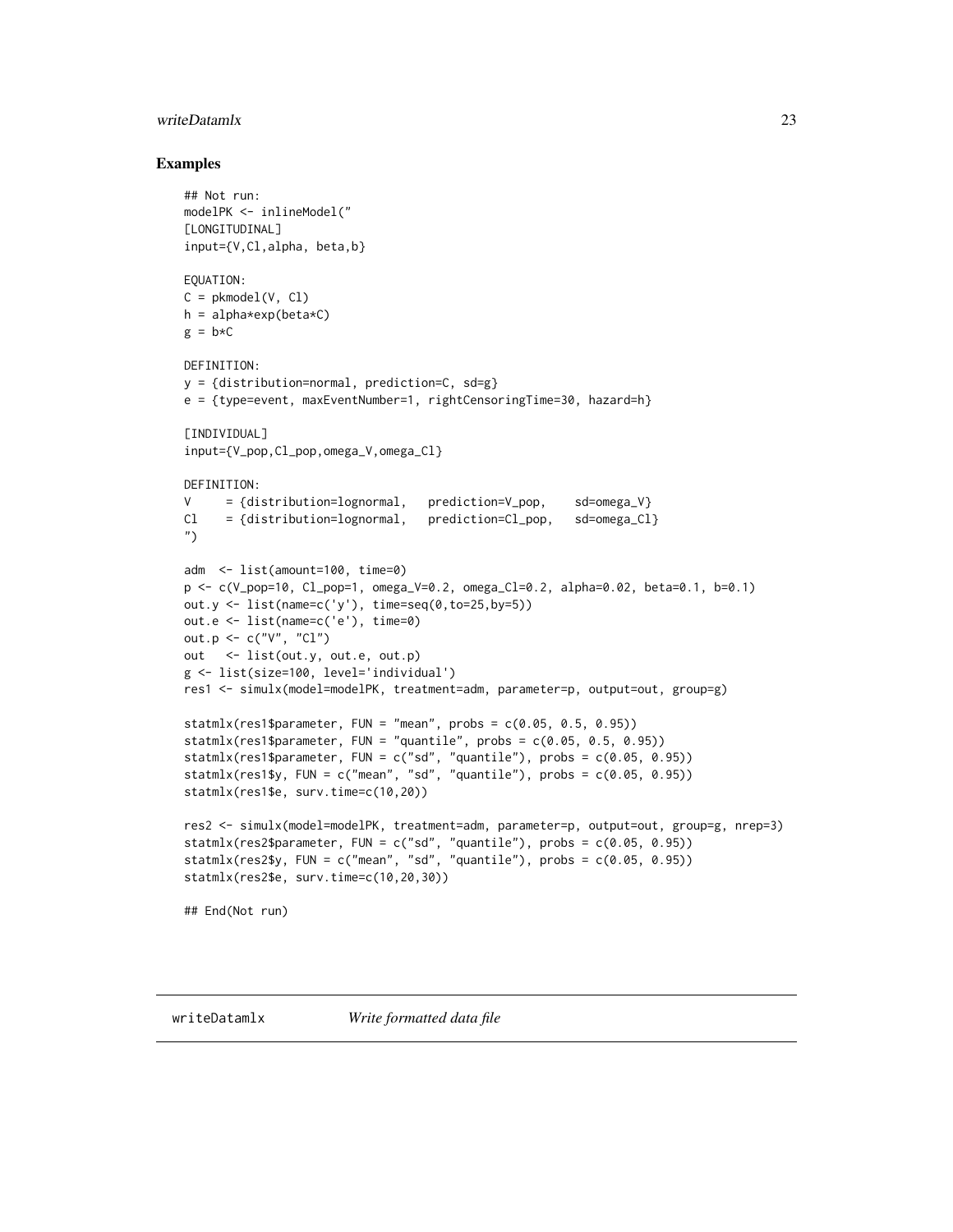#### Description

Write data contained in a list of dataframes in a single file (NONMEM/Monolix format) or in several files as tables

#### Usage

```
writeDatamlx(r, result.file = NULL, result.floatder = NULL, sep = ",",ext = NULL, digits = 5, app.file = F, app.dir = F, project = NULL)
```
#### Arguments

| r             | a list of dataframes                          |
|---------------|-----------------------------------------------|
| result.file   | a string with the name of the file.           |
| result.folder | a string with the name of the folder          |
| sep           | $(detault = ",")$                             |
| ext           | a string with the extension of the file names |
| digits        | $(detault = 5)$                               |
| app.file      | TRUE/FALSE (default=FALSE) append to file     |
| app.dir       | TRUE/FALSE (default=FALSE) append to dir      |
| project       | A Monolix project                             |

#### Details

See http://simulx.webpopix.org/mlxr/writedatamlx/ for more details.

#### Examples

```
## Not run:
modelPK <- inlineModel("
[LONGITUDINAL]
input = \{V, C1, a1\}EQUATION:
Cc = pkmodel(V, Cl)DEFINITION:
y1 ={distribution=lognormal, prediction=Cc, sd=a1}
")
adm <- list(amount=100, time=seq(0,50,by=12))
p <- c(V=10, Cl=1, a1=0.1)
y1 <- list(name=c('y1'), time=seq(5,to=50,by=5))
res <- simulx(model=modelPK, treatment=adm, parameter=p, output=y1)
writeDatamlx(res, result.file="res.csv")
writeDatamlx(res, result.file="res.txt", sep="\t")
writeDatamlx(res, result.folder="res")
```
## End(Not run)